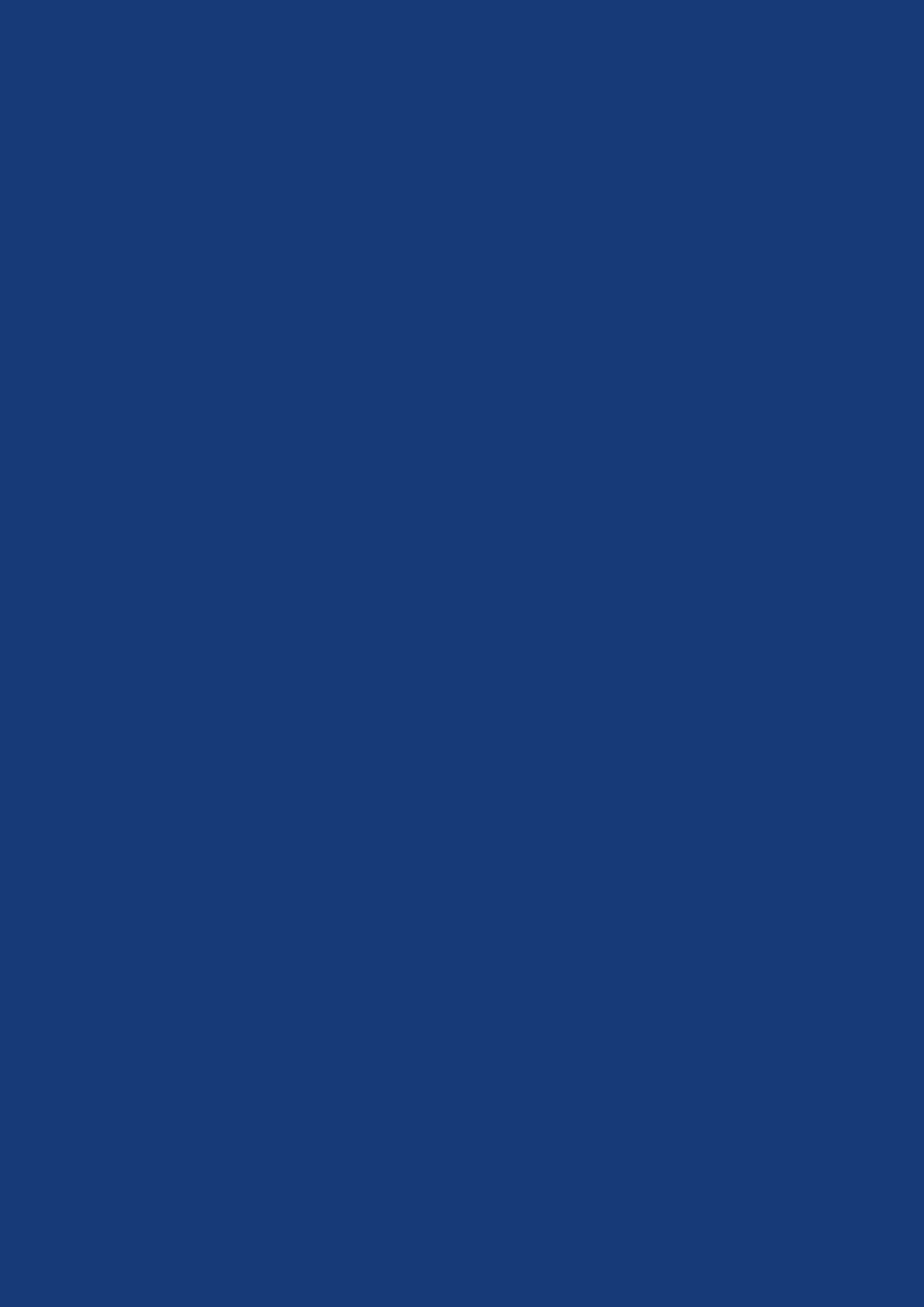#### **CONTENTS**

- **5 Highlights**
- **6 Management report**
- 6 Significant events in the period
- 7 Sales performance

#### 15 **Consolidated financial statements**

- 15 Preparation criteria
- 16 Basis of consolidation
- 17 Consolidated profit and loss account for the first nine months of 2006
- 20 Consolidated profit and loss account for the third quarter of 2006
- 21 **Net debt**
- 22 **Operating working capital**
- 23 **Events taking place after 30 September 2006**
- **23 Outlook**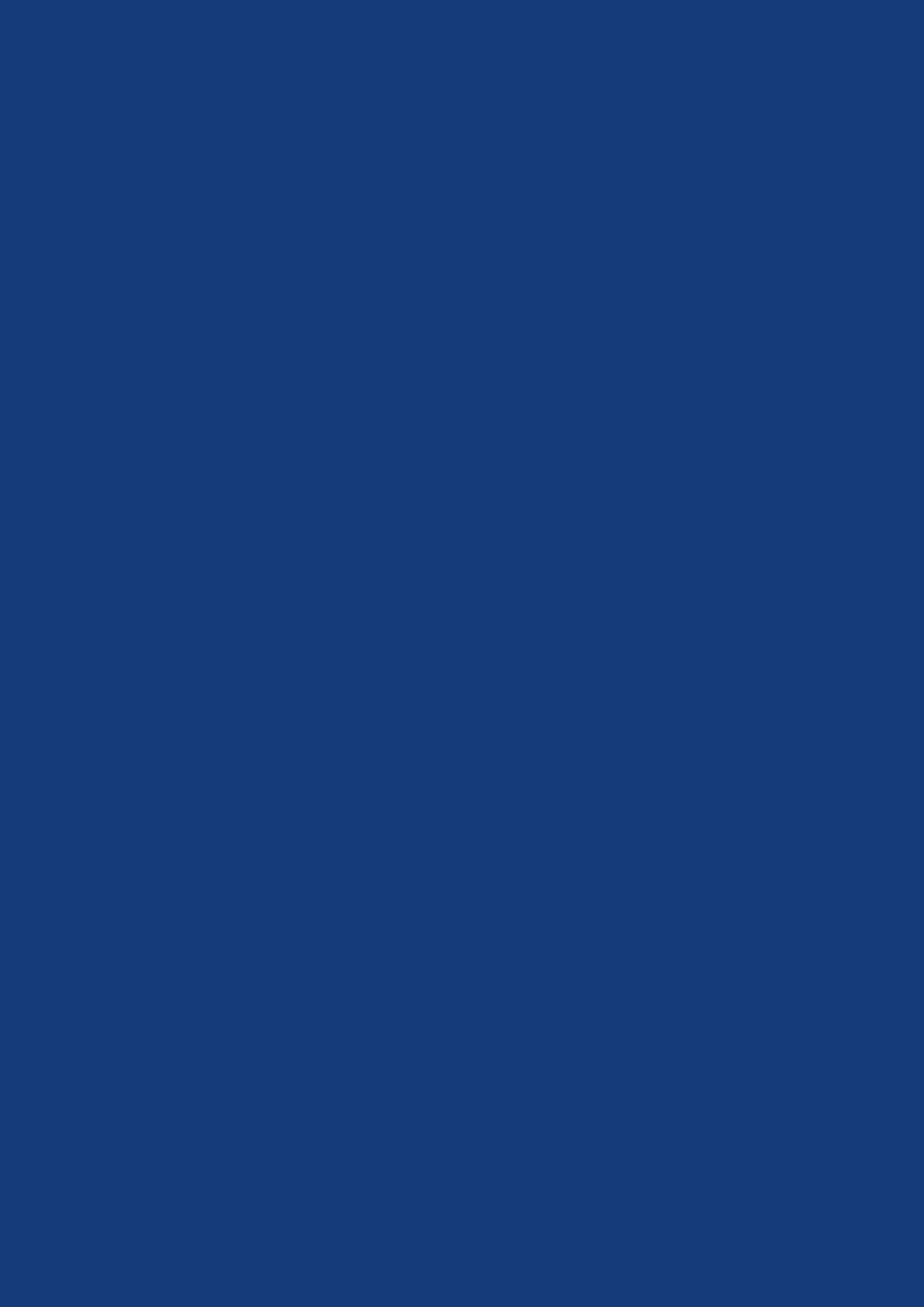# **HIGHLIGHTS**

# **FIGURES RELATE TO THE FIRST NINE MONTHS OF 2006**

|                         | 30 September<br>2006<br>$\epsilon$ milion | 30 September<br>2005<br>$\epsilon$ milion | $%$ change | change at<br>constant<br>exchange rates |
|-------------------------|-------------------------------------------|-------------------------------------------|------------|-----------------------------------------|
| <b>Net sales</b>        | 626.9                                     | 543.3                                     | $15.4\%$   | $14.0\%$                                |
| <b>Trading profit</b>   | 170.8                                     | 158.6                                     | $7.7\%$    | $6.8\%$                                 |
| EBITDA before one-offs  | 139.2                                     | 132.4                                     | 5.2%       | $4.6\%$                                 |
| <b>EBITDA</b>           | 139.1                                     | 135.9                                     | 2.4%       | $1.8\%$                                 |
| EBIT before one-offs    | 125.2                                     | 119.5                                     | $4.7\%$    | 4.2%                                    |
| <b>EBIT</b>             | 125.1                                     | 123.1                                     | $1.7\%$    | $1.2\%$                                 |
| EBIT margin $(1)$       | 20.0%                                     | 22.7%                                     |            |                                         |
| Group profit before tax | 113.7                                     | 112.8                                     | $0.9\%$    | $0.3\%$                                 |

(1) EBIT/net sales

|          | 30 September      | 30 June           | change            | 31 December       | change            |
|----------|-------------------|-------------------|-------------------|-------------------|-------------------|
|          | 2006              | 2006              | $\epsilon$ milion | 2005              | $\epsilon$ milion |
|          | $\epsilon$ milion | $\epsilon$ milion |                   | $\epsilon$ milion |                   |
| Net debt | 418.7             | 479.5             | (60.8)            | 371.4             | 47.3              |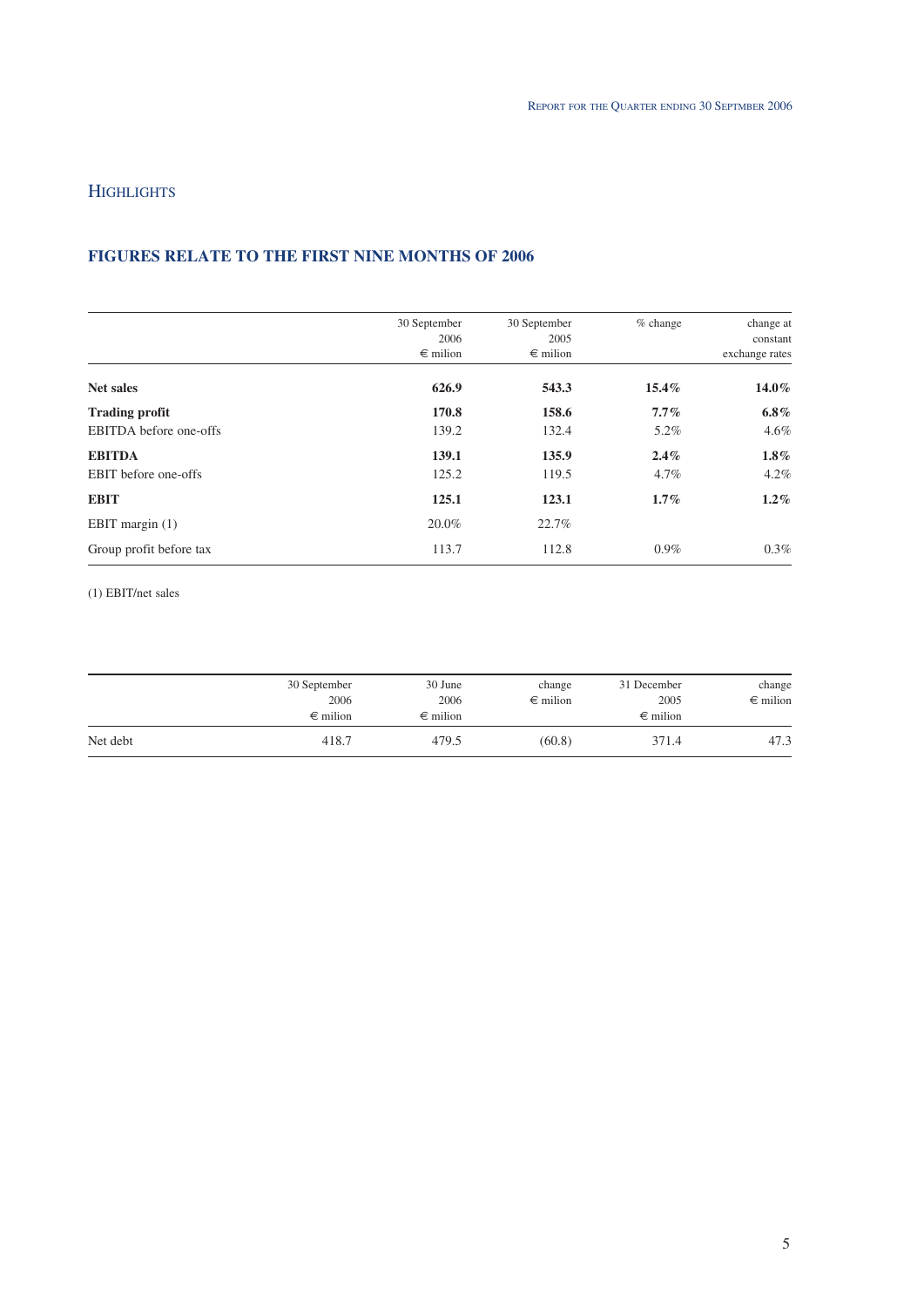#### MANAGEMENT REPORT

### **SIGNIFICANT EVENTS IN THE PERIOD**

#### *Distribution of the C&C and Midori brands in the United States*

The Group's US portfolio was extended in January 2006 following the conclusion of two new major distribution agreements by Skyy Spirits, LLC, relating to prestigious international brands owned by the Suntory group (Midori, a melon-flavoured liqueur) and the C&C group (Carolans Irish Cream, a whiskey-based cream liqueur, the Irish whiskey Tullamore Dew and the Irish Mist liqueur).

The distribution agreement with C&C covers a number of other markets besides the US, including Brazil.

#### *Acquisition of Glen Grant, Old Smuggler and Braemar*

The Campari Group completed the acquisition of the Glen Grant, Old Smuggler and Braemar Scotch whisky brands from the Pernod Ricard group on 15 March 2006.

The acquisition, which was announced on 22 December 2005, was part of a programme of disposals imposed on the French company by the European Commission following its acquisition of Allied Domecq together with the US group Fortune Brands.

Under the terms of the agreement, the Campari Group acquired the three aforementioned brands, the related inventory (including finished products and stock in the ageing process) and the Glen Grant distillery in Rothes, Scotland.

The price of the transaction was around  $\in$  130 million:  $\in$  115 million for Glen Grant (equivalent to 9.2x the brand's contribution margin in 2004) and  $\epsilon$  15 million for Old Smuggler and Braemar (equivalent to 2.5x the brands' contribution margin in 2004).

# *Sesto San Giovanni site*

In early June 2006, the local authority of Sesto San Giovanni definitively approved the integrated programme of action put forward by the Campari Group for the urban regeneration of its former site.

The local authority ruling was implemented at the end of July when it was published in the Regional Official Bulletin.

On 20 September 2006, the agreement governing relations with the Sesto San Giovanni local authority for the urban regeneration and construction of new buildings was signed.

On 4 October 2006 (after the period covered by this report), demolition work began on the industrial buildings, and on 12 October, the Group submitted a building application.

Construction work is scheduled to start in January 2007 and should be completed in around two years' time.

#### *Reorganisation of sales network in Italy*

The Group launched a drive to rationalise its Italian sales networks at the start of 2006.

The project entailed the creation of two separate sales organisations, one focusing on spirits and nonalcoholic beverages and controlled by Campari Italia S.p.A., the other dedicated mainly to the distribution of wines and managed by Sella & Mosca S.p.A. in Sardinia and by Sella & Mosca Commerciale S.r.l. elsewhere in Italy.

As part of this reorganisation, Barbero 1891 S.p.A. discontinued its sales and distribution activities.

#### *Merger of Barbero 1891 S.p.A. into Davide Campari-Milano S.p.A.*

On 6 September 2006, the Board of Directors of Barbero 1891 S.p.A. approved the proposed merger of Barbero 1891 S.p.A. into Davide Campari-Milano S.p.A; the proposal was subsequently approved by the Board of Directors of Davide Campari-Milano S.p.A on 11 September 2006.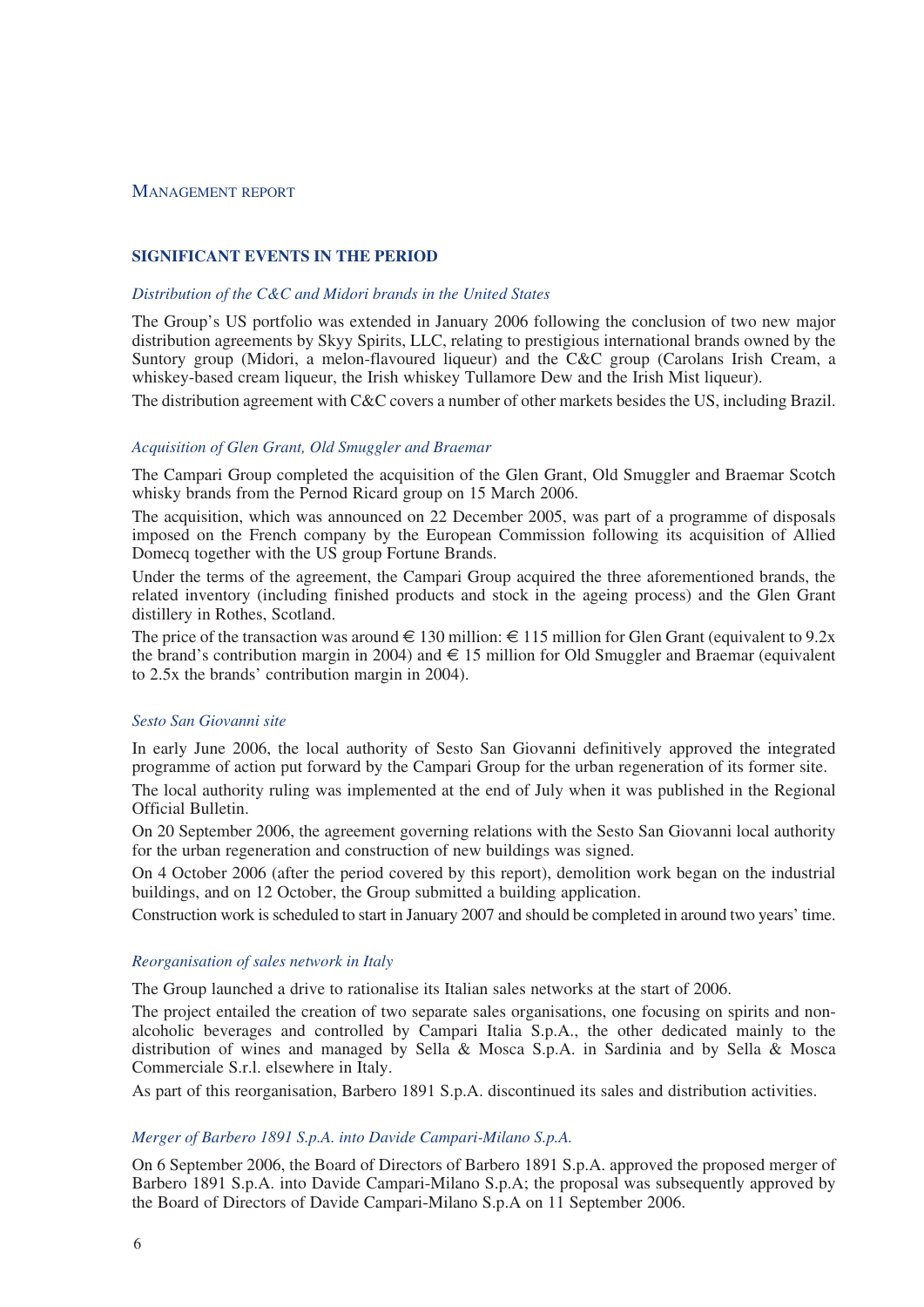On 8 November 2006, the merger was approved by their respective Boards of Directors pursuant to article 2502 of the Italian civil code, and the merger agreement will be effective as of 1 December 2006. The associated tax effects will be backdated to 1 January 2006.

# **SALES PERFORMANCE**

#### *Introduction*

All figures in this section of the report are expressed in million euro.

In certain cases, this rounding has resulted in small inconsistencies, since all changes and percentages are calculated using amounts expressed in thousand euro.

All sales figures are shown net of excise duties and trade discounts.

#### *Overall performance*

In the first nine months of 2006, the Group's net sales totalled  $\in$  626.9 million, an overall increase of 15.4% compared with the same period of last year.

This result was achieved thanks to particularly strong sales in the third quarter, and meant that growth improved by a further 0.6% on the figure of 14.8% recorded in the first six months of the year.

The 15.4% increase comprised organic growth of 4.2%, external growth of 9.8%, and a positive impact of 1.4% from exchange rate variations.

| Breakdown of change in net sales           | $\epsilon$ million | % change on first nine months of 2005 |
|--------------------------------------------|--------------------|---------------------------------------|
| - net sales 1 January - 30 September 2006  | 626.9              |                                       |
| - net sales 1 January - 30 September 2005  | 543.3              |                                       |
| <b>Total change</b>                        | 83.6               | $15.4\%$                              |
| of which:                                  |                    |                                       |
| organic growth before exchange rate effect | 22.8               | $4.2\%$                               |
| external growth                            | 53.1               | 9,8%                                  |
| exchange rate effect                       | 7.8                | 1,4%                                  |
| <b>Total change</b>                        | 83.6               | $15.4\%$                              |

Organic growth was due to healthy sales of all the Group's most important brands in all business areas. SKYY Vodka and Aperol were the best-performing brands, but Campari and Cinzano vermouth again began to show encouraging growth, thanks to good third-quarter sales.

External growth totalled  $\in$  53.1 million (see table below), of which  $\in$  17.6 million came from new acquisitions and  $\epsilon$  35.5 million from sales of third-party brands covered by new distribution agreements.

As regards new acquisitions, the first nine months of 2006 included both sales of the Scotch whisky brands Glen Grant, Old Smuggler and Braemar (included from 15 March 2006, the date on which the acquisition was finalised), and sales of Teruzzi & Puthod wines (consolidated from the beginning of the year).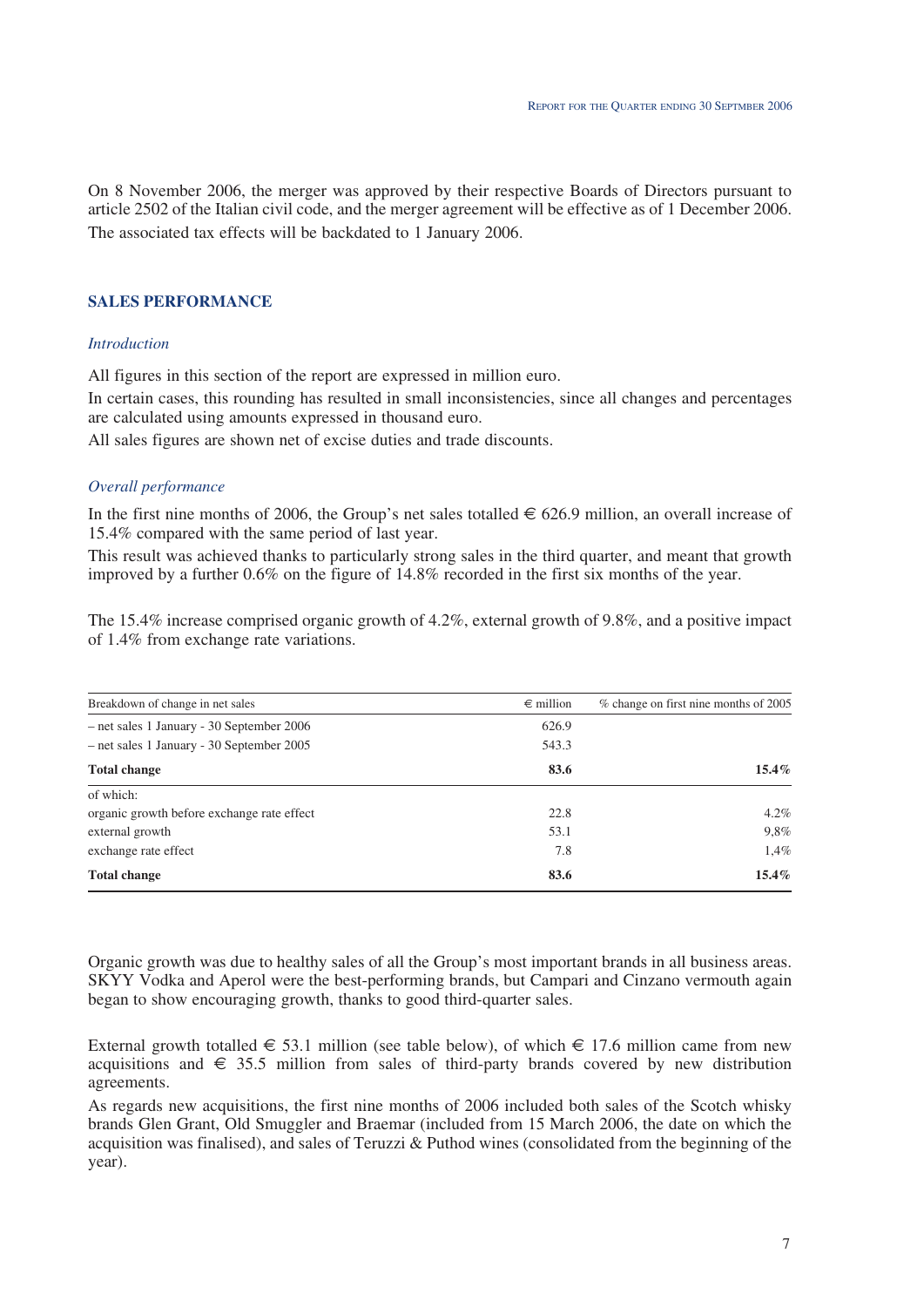With regard to third-party brands, in the second half of 2005, the Group began distributing Jack Daniel's and other Brown-Forman brands on the Italian market, plus Martin Miller's ultra premium gin, owned by Reformed Spirits Company Ltd., on the US market.

Also, at the start of 2006, the Group began distributing Midori, a melon-flavoured liqueur owned by the Suntory group, and the spirits portfolio of the C&C Group (Carolans, Tullamore Dew and Irish Mist), in the US.

The new agreement with the C&C Group also covers Brazil where, in addition to the aforementioned brands, the Campari Group is now distributing the liqueur Frangelico.

Lastly, the distribution of third-party whisky brands on the Brazilian market ended at the beginning of the year, so these were no longer included in the basis of consolidation.

| External growth in the first nine months of 2006             | $\epsilon$ million |
|--------------------------------------------------------------|--------------------|
| Glen Grant (including bulk sales to third parties)           | 10.4               |
| Old Smuggler and Braemar                                     | 4.5                |
| Teruzzi & Puthod wines                                       | 2.6                |
| Sub-total Group brands                                       | 17.6               |
| Jack Daniel's and other Brown-Forman group brands            | 7.9                |
| $C&C$ group brands                                           | 19.1               |
| Suntory group brands                                         | 9.6                |
| Martin Miller's                                              | 0.1                |
| Third-party whisky brands<br>no longer distributed in Brazil | $-1.2$             |
| Sub-total third-party brands                                 | 35.5               |
| Total external growth                                        | 53.1               |

Lastly, sales in the first nine months were boosted by a positive exchange rate effect of 1.4%, due to appreciation of the two foreign currencies that have the biggest impact on the Group's results, i.e. the US dollar and the Brazilian real (+1.5% and +16.4% respectively versus the average figure for the same period in 2005), and depreciation of the Japanese yen (–5.6%).

| Average exchange rates for the period 1 January-30 September | 2006    | 2005    | $%$ change |
|--------------------------------------------------------------|---------|---------|------------|
| US\$ $x 1 \in$                                               | 1.244   | 1.263   |            |
| $\epsilon$ x 1 US\$                                          | 0.8039  | 0.7916  | 1.5%       |
| BRL $x 1 \in$                                                | 2.717   | 3.163   |            |
| $\epsilon$ x 1 BRL                                           | 0.3681  | 0.3162  | 16.4%      |
| CHF $x 1 \in$                                                | 1.566   | 1.549   |            |
| $\epsilon$ x 1 CHF                                           | 0.6384  | 0.6457  | $-1.1\%$   |
| JPY $x 1 \in$                                                | 144.128 | 136.020 |            |
| $\epsilon$ x 1000 JPY                                        | 6.9383  | 7.3518  | $-5.6\%$   |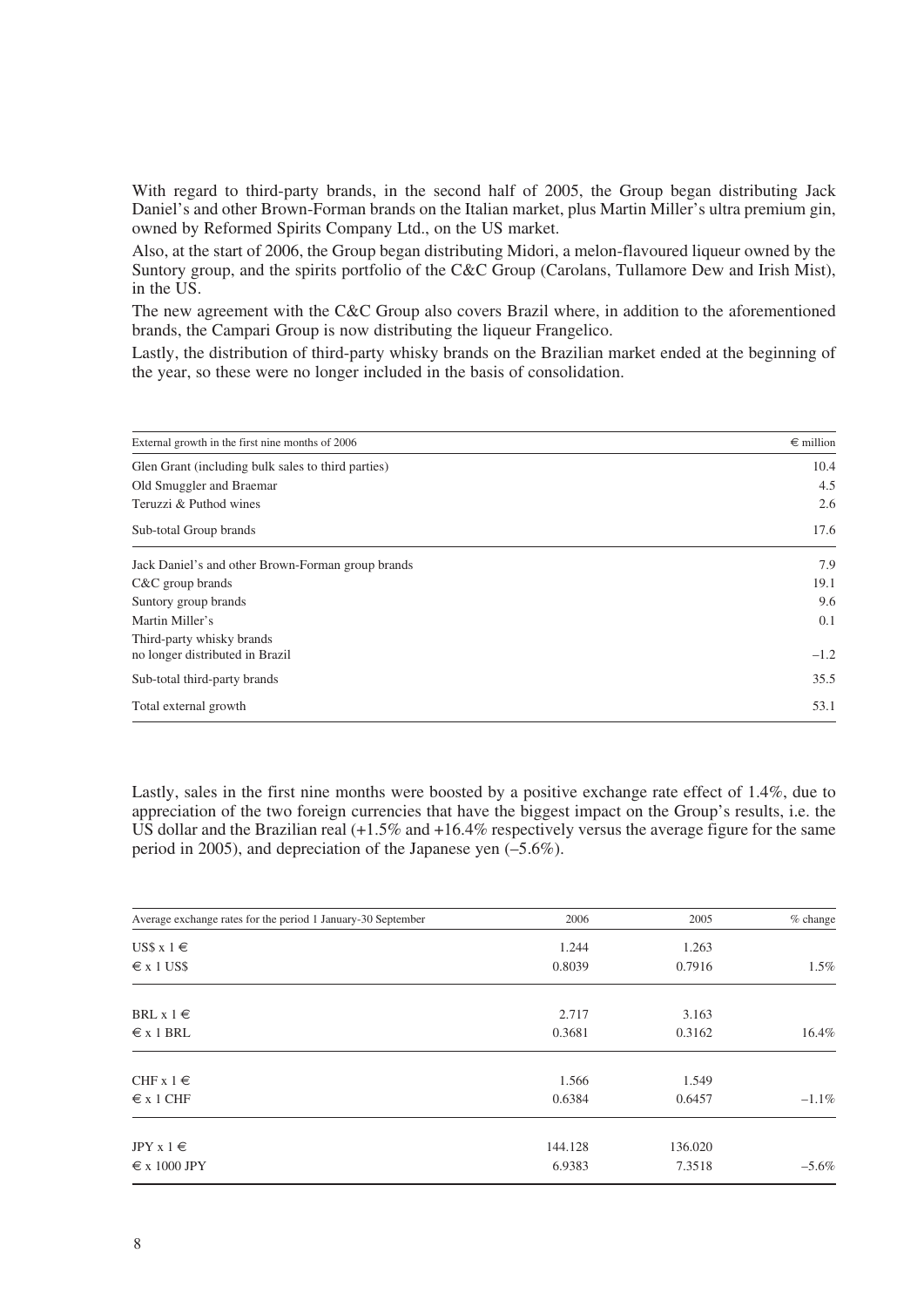### *Sales by region*

Sales in all four regions were positive during the first nine months of the year, with Europe, the Americas and the rest of the world all posting double-digit growth.

The fastest growth was achieved in the Americas region, where the combined effect of healthy organic growth and strong external growth, as mentioned above, led to an overall increase in sales of 28.3% (+33.3% including the positive exchange rate effect).

The first table below shows the breakdown and growth of net sales by region, while the second breaks down the overall change in each region by external growth, organic growth and the effect of exchange rate movements.

| Sales by region                 |                   | 1 January-30 September 2006 |                   | 1 January-30 September 2005 |           |
|---------------------------------|-------------------|-----------------------------|-------------------|-----------------------------|-----------|
|                                 | $\epsilon$ milion | $\%$                        | $\epsilon$ milion | $\%$                        | 2006/2005 |
| Italy                           | 277.9             | 44.3%                       | 265.0             | 48.8%                       | 4.9%      |
| Europe                          | 117.6             | 18.8%                       | 100.8             | 18.6%                       | 16.7%     |
| Americas                        | 202.7             | 32.3%                       | 152.1             | 28.0%                       | 33.3%     |
| Rest of the world and duty free | 28.7              | $4.6\%$                     | 25.4              | $4.7\%$                     | 12.9%     |
| <b>Total</b>                    | 626.9             | 100.0%                      | 543.3             | 100.0%                      | $15.4\%$  |

| Breakdown of % change in<br>sales by region | Total % change<br>1 January-30 September | of which<br>external growth | of which<br>organic growth<br>before exchange<br>rate effect | of which<br>exchange<br>rate effect |
|---------------------------------------------|------------------------------------------|-----------------------------|--------------------------------------------------------------|-------------------------------------|
| Italy                                       | $4.9\%$                                  | $4.2\%$                     | $0.7\%$                                                      | $0.0\%$                             |
| Europe                                      | 16.7%                                    | 11.3%                       | $5.5\%$                                                      | $-0.1\%$                            |
| Americas                                    | 33.3%                                    | 19.6%                       | 8.7%                                                         | 5.0%                                |
| Rest of the world and duty free             | 12.9%                                    | $3.0\%$                     | $9.3\%$                                                      | 0.6%                                |
| <b>Total</b>                                | $15.4\%$                                 | $9.8\%$                     | $4.2\%$                                                      | $1.4\%$                             |

In **Italy** net sales rose by 4.9% thanks to external growth of 4.2%, due mainly to Glen Grant and Jack Daniel's; while sales of Teruzzi & Puthod wines, acquired at the end of 2005, only marginally affected the Italian market as they are mainly concentrated on other European markets.

The existing part of the business put in a positive performance, although growth was a modest 0.7%.

Of the core brands, Aperol – and to a lesser extent, Crodino – continue to do well, while sales of Campari, and wines in general, lagged behind those of the same period last year.

The downturn in the ready-to-drink market*,* and therefore of Campari Mixx, continued to impact on overall sales on the Italian market (overall organic growth was down by  $-0.5\%$  as a result).

In **Europe**, third-quarter sales were buoyant, taking growth for the nine months to 16.7%, of which 11.3% was attributable to external growth (Glen Grant, Old Smuggler, Braemar and Teruzzi & Puthod) and 5.5% to the development of the existing business.

As regards organic growth on the main European markets, sales were particularly positive in Germany, which saw growth in all its core brands, and in Russia and France.

In the first nine months, the **Americas** region posted another excellent result, with overall year-on-year growth of 33.3% comprising organic growth of 8.7%, external growth of 19.6% and a positive exchange rate effect of 5.0%.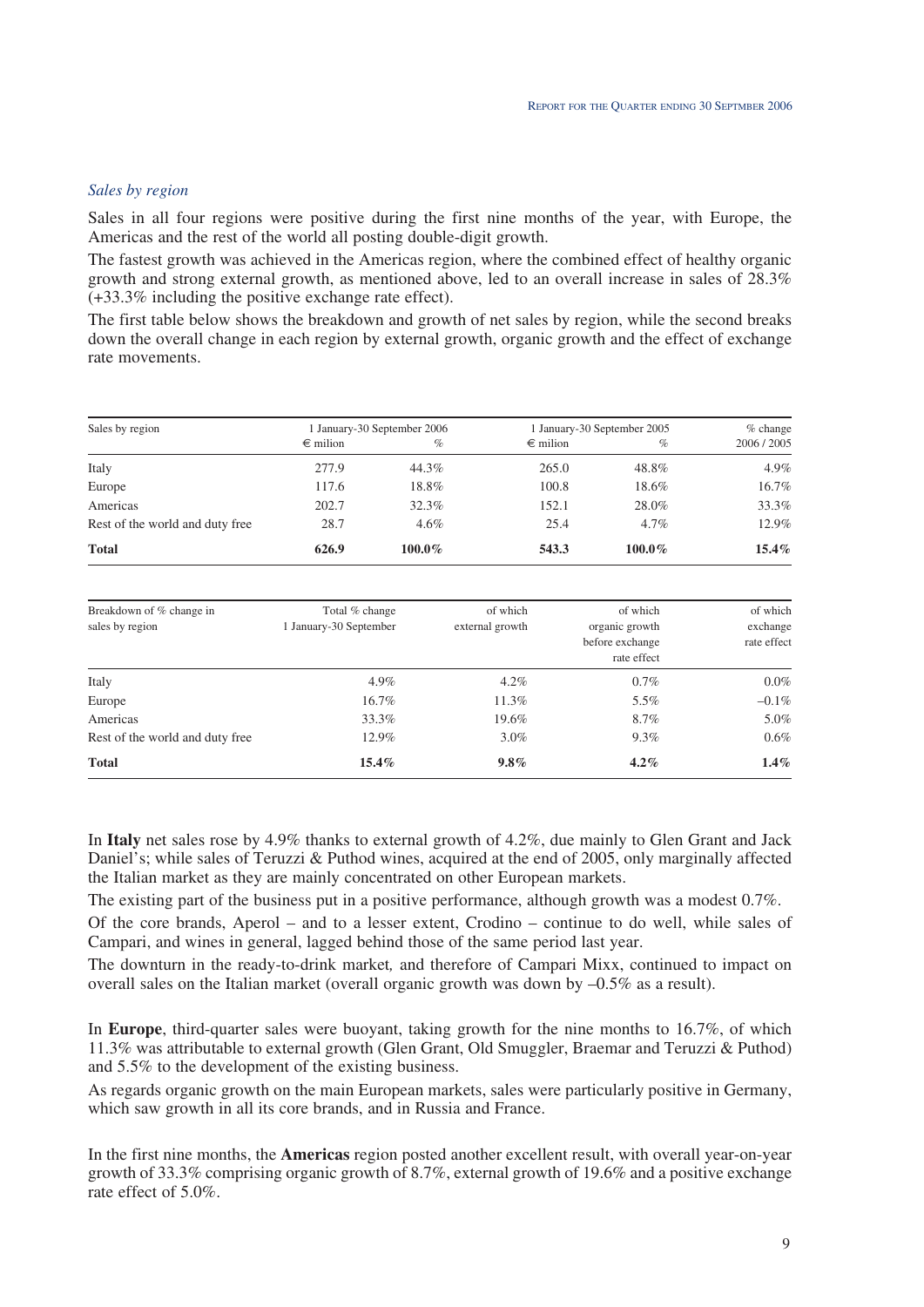# The tables below give more details of the Group's performance in the Americas.

| Sales in the Americas |                   | 1 January-30 September 2006 |                   | 1 January-30 September 2005 |           |
|-----------------------|-------------------|-----------------------------|-------------------|-----------------------------|-----------|
|                       | $\epsilon$ milion | $\%$                        | $\epsilon$ milion | $\%$                        | 2006/2005 |
| US                    | 157.2             | 77.5%                       | 112.9             | 74.2%                       | 39.2%     |
| <b>Brazil</b>         | 38.5              | 19.0%                       | 31.7              | 20.8%                       | 21.4%     |
| Other countries       | 7.1               | $3.5\%$                     | 7.5               | $4.9\%$                     | $-5.3\%$  |
| <b>Total</b>          | 202.7             | $100.0\%$                   | 152.1             | $100.0\%$                   | $33.3\%$  |

| Breakdown of % change<br>in sales in the Americas | Total % change<br>1 January - 30 September | of which<br>external growth | of which<br>organic growth<br>before exchange<br>rate effect | of which<br>exchange<br>rate effect |
|---------------------------------------------------|--------------------------------------------|-----------------------------|--------------------------------------------------------------|-------------------------------------|
| US.                                               | 39.2%                                      | 27.0%                       | $10.5\%$                                                     | $1.7\%$                             |
| <b>Brazil</b>                                     | 21.4%                                      | $-2.2\%$                    | $6.7\%$                                                      | 16.8%                               |
| Other countries                                   | $-5.3\%$                                   | $0.3\%$                     | $-11.2\%$                                                    | 5.7%                                |
| <b>Total</b>                                      | $33.3\%$                                   | $19.6\%$                    | $8.7\%$                                                      | $5.0\%$                             |

Sales in the **United States** were extremely robust, up 39.2% in total.

SKYY Vodka and other brands distributed by the Group posted organic growth of 10.5%, while the new distribution agreements with the C&C and Suntory groups (effective as of 1 January 2006) boosted sales by around USD 35 million, thereby contributing to external growth of 27.0%.

Sales in **Brazil** were also strong, with organic growth at 6.7%, due mainly to good performances by Campari and Dreher.

Moreover, total growth in euro was much higher, at 21.4%, thanks to the positive impact of the revaluation of the Brazilian real (16.8%).

The Brazilian market posted negative external growth of –2.2%, due to the loss of Grant's and Glenfiddich Scotch whisky sales, as local distribution of these third-party brands ceased during the year.

However, the Group plans to re-enter the key imported whiskies segment, and is preparing to launch its own Glen Grant brand in Brazil in the next few months.

Total sales in the **other countries of the Americas** fell by 5.3% (organic growth: –11.2%), despite continuing healthy sales in Canada, the region's main market.

**Rest of the world and duty free sales**, which account for 4.6% of the Group total, posted organic growth of 9.3%.

A new dedicated business unit set up during the period for duty free sales, which account for around one third of this category's total sales, posted particularly strong growth.

#### *Sales by business area*

Sales grew by 15.4% in the first nine months of 2006, and were strong in all business areas.

The basis of consolidation expanded significantly in both the spirits and wines areas compared to the same period last year, owing to acquisitions and new distribution agreements.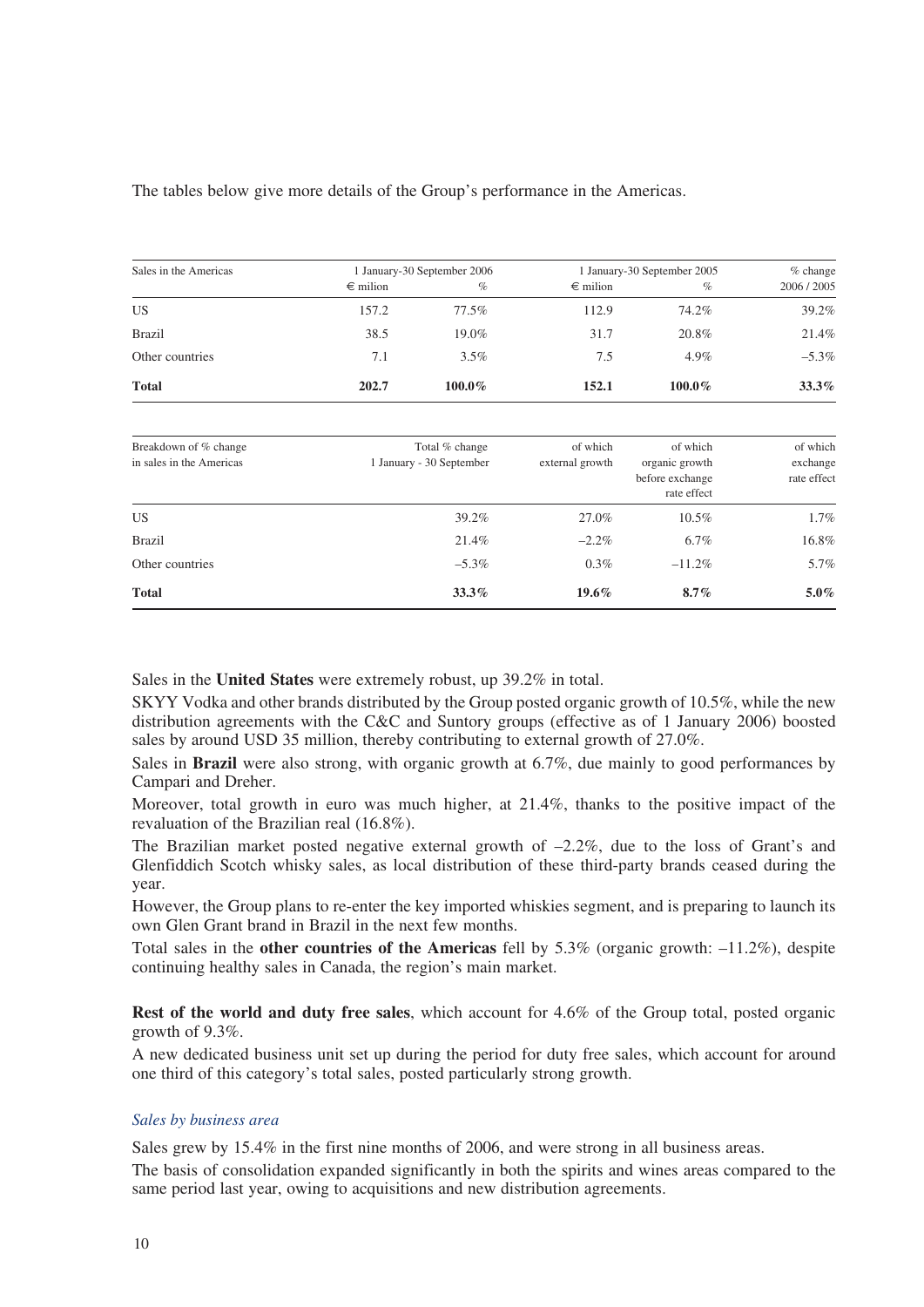Stripping out the positive impact of this external growth (together with the positive exchange rate effect), the spirits and wines segments nevertheless contributed to satisfactory organic sales growth, given the particular conditions on the Group's key markets.

The first of the two tables below shows growth in net sales by business area, while the second breaks down the overall change by external growth, organic growth and the effect of exchange rate movements.

| Sales by segment |                   | 1 January-30 September 2006 |                   | 1 January-30 September 2005 |           |
|------------------|-------------------|-----------------------------|-------------------|-----------------------------|-----------|
|                  | $\epsilon$ milion | $\%$                        | $\epsilon$ milion | $\%$                        | 2006/2005 |
| <b>Spirits</b>   | 432.6             | 69.0%                       | 358.3             | 66.0%                       | 20.7%     |
| Wines            | 80.2              | 12.8%                       | 75.6              | 13.9%                       | $6.0\%$   |
| Soft drinks      | 105.3             | 16.8%                       | 103.3             | 19.0%                       | 1.9%      |
| Other sales      | 8.9               | $1.4\%$                     | 6.1               | $1.1\%$                     | $46.5\%$  |
| <b>Total</b>     | 626.9             | $100.0\%$                   | 543.3             | $100.0\%$                   | $15.4\%$  |

| Breakdown of % change | Total % change         | of which        | of which                                         | of which                |
|-----------------------|------------------------|-----------------|--------------------------------------------------|-------------------------|
| in sales by segment   | 1 January-30 September | external growth | organic growth<br>before exchange<br>rate effect | exchange<br>rate effect |
| <b>Spirits</b>        | 20.7%                  | 13.3%           | 5.4%                                             | 2.1%                    |
| Wines                 | $6.0\%$                | 3.5%            | $2.1\%$                                          | 0.5%                    |
| Soft drinks           | 1.9%                   | $0.0\%$         | 1.9%                                             | $0.0\%$                 |
| Other sales           | 46.5%                  | 48.2%           | $-2.5\%$                                         | 0.8%                    |
| <b>Total</b>          | $15.4\%$               | $9.8\%$         | $4.2\%$                                          | $1.4\%$                 |

# *Spirits*

Net sales of spirits totalled  $\in$  432.6 million, a rise of 20.7% on the same period of 2005.

Stripping out the significant contribution of external growth (13.3%) and the positive exchange rate effect  $(2.1\%)$ , the segment registered organic growth of 5.4%.

Net sales of **Campari** went up by 1.2% at constant exchange rates (2.8% at actual exchange rates, mainly as a result of the revaluation of the Brazilian real).

With regard to its three main markets, the brand continued to perform well in Germany and Brazil over the period, while sales slowed in Italy because of the downturn in the market.

In the second quarter, the Group began to introduce new Campari packaging in some of its markets: the replacement of old packaging is now almost complete in directly managed markets, but work still remains to be done in many markets served by third-party distributors.

The **SKYY** brand (including the core brand SKYY Vodka and flavoured lines) posted double-digit organic growth in the first nine months: 10.3% at constant exchange rates and 12.1% at actual exchange rates, including the positive effect of the revaluation of the US dollar.

The trend remains very positive in the US, where the brand accounts for around 85% of volumes and regularly records double-digit growth rates: sales for the period rose 9.4% in local currency, with figures for the flavoured lines declining somewhat.

The sales performance in export markets remains positive, particularly in Germany, Italy and Canada, with growth of more than 20%.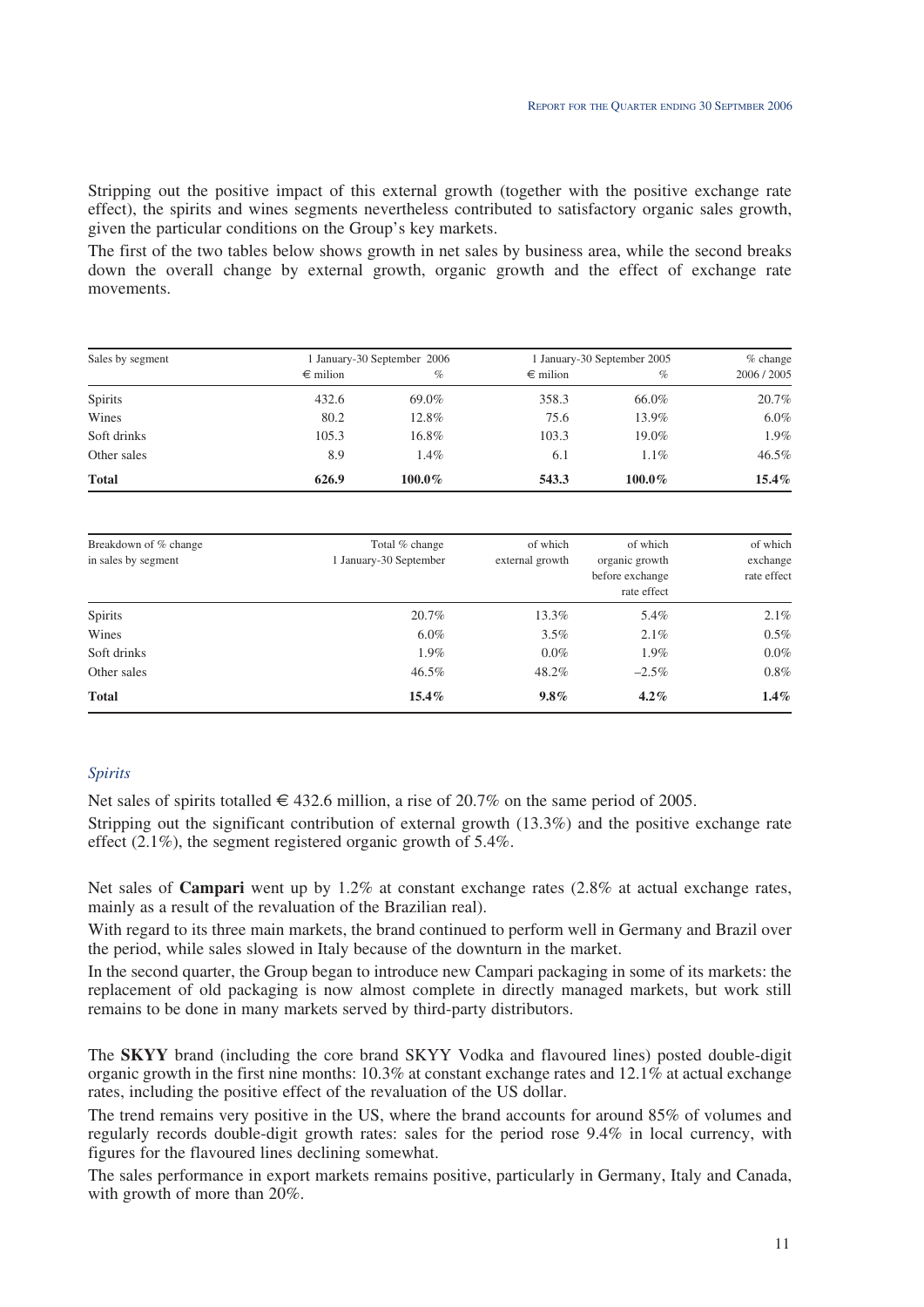Sales of **CampariSoda**, which are almost entirely concentrated on the Italian market, rose slightly for the third quarter of the year, but fell by 0.8% for the first nine months.

**Aperol** sales advanced 19.5% in the first nine months, continuing a double-digit growth trend that has been uninterrupted since 2003 (the year the brand was acquired by the Group).

This performance was driven by strong and sustained growth in consumption on the Italian market, which accounts for 90% of the brand's sales, as well as a significant rise in exports, both in established (Germany) and new markets (the US).

The first nine months of 2006 was also very positive for sales of **Aperol Soda** (+15.7%), a product sold exclusively on the Italian market; the resumption of the advertising campaign, with a new TV commercial broadcast in the last quarter, undoubtedly contributed to the improvement.

Sales of Group brands in Brazil grew by 10.8% overall in local currency, or 29% at actual exchange rates, thanks to the sharp rise in value of the Brazilian real.

**Dreher** aguardiente continues to follow a very positive trend, while sales of **admix whiskies** Old Eight and Drury's, after slowing somewhat in the third quarter, were broadly stable year-on-year compared to the first nine months of 2005.

Sales of **Ouzo 12** recorded overall growth of 12.3%, thanks to the excellent results achieved on the important German market.

In Greece however, sales remained weak, partly due to an unfavourable comparison base with 2005 relating to the introduction of new packaging.

Sales of **Cynar** fell by 7.5% versus last year (–4.8% at actual exchange rates) as a result of the negative sales performance in both Brazil and Italy, the brand's two main markets.

On the Italian ready-to-drink market, meanwhile, last year's severe downturn continued, leaving sales of **Campari Mixx** 43.8% lower than in the same period of 2005**.**

Although net sales of the brand have fallen significantly in absolute terms compared to the highs of 2003, this decline is still having a substantial negative impact on the spirits sales trend.

Sales of the main **non-Group brands** were positive overall, and included:

- organic growth of 10.7% for Scotch whiskies at constant exchange rates, due mainly to a good performance by Cutty Sark in the US;
- an 11.4% sales increase in local currency for 1800 Tequila, also on the US market;
- a rise of +1.7% for Jägermeister, almost entirely due to its performance on the Italian market;
- total growth of 2.3% for Grand Marnier, distributed in Germany, Italy and Switzerland.

#### *Wines*

Net wine sales in the first nine months of 2006 were  $\epsilon$  80.2 million, an increase of 6% compared to the same period of 2005; this comprised organic growth of 2.1%, a contribution of 3.5% from Teruzzi & Puthod wines (consolidated from January 2006) and a positive exchange rate effect of 0.5%.

Of the core brands, **Cinzano sparkling wines** put in a good performance, registering organic growth of 13.2% (13% at actual exchange rates).

Sales were very strong in Germany, where the entire range was relaunched with new packaging and expanded to include new types of sparkling wine.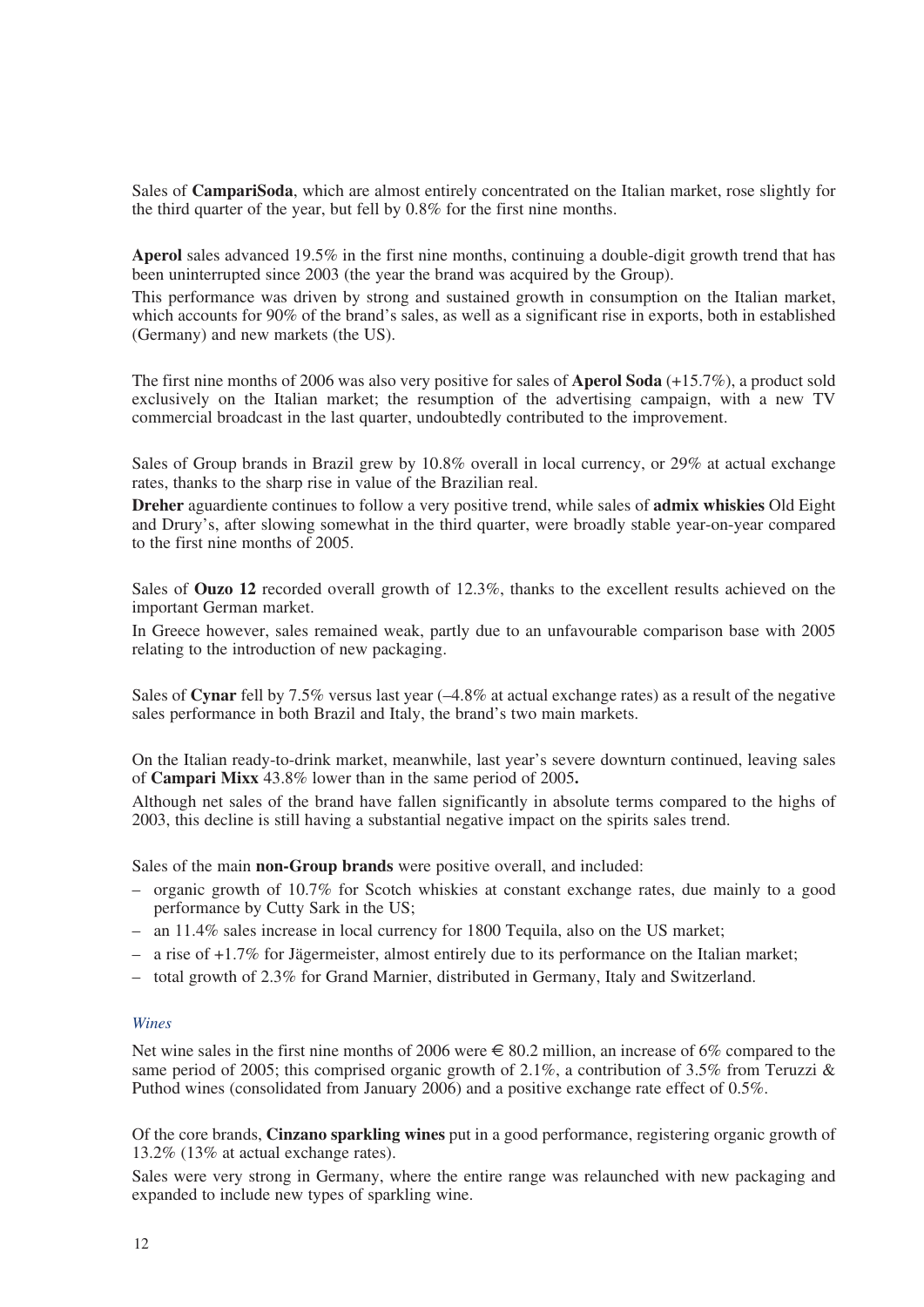On the Italian market, sales for the nine months were down slightly; however, the full-year result will be determined by the last quarter, which, because of Christmas, is traditionally the strongest period.

**Cinzano vermouth** registered strong sales in the third quarter, reversing the negative trend of the first half of the year, with growth of  $6.7\%$  at constant exchange rates  $(+8.1\%$  at actual exchange rates).

Over the period, the brand put in an excellent performance in Russia, which confirmed its status as a key growth market for this brand.

**Sella & Mosca** wines posted overall growth of 0.8% (+1% at constant exchange rates), the combined effect of a positive export trend and a slight drop in sales on the Italian market.

Results for the Group's other brands were mixed.

Sales of **Riccadonna** sparkling wines in Australia and Italy, and of **Cantina Serafino** wines in Italy fell, but sales of **Mondoro** sparkling wine continued to rise, due to very healthy growth in Russia, its primary market, which is helping to strengthen its position in the Italian premium sparkling wines segment.

### *Soft drinks*

From January to September 2006 net sales of soft drinks totalled  $\in$  105.3 million, a rise of 1.9% compared to 2005.

Of the Group's brands, **Crodino**, a non-alcoholic aperitif, which accounts for more than 40% of the segment's net sales, registered growth of 2.8%, while sales of **Lemonsoda, Oransoda and Pelmosoda,** which performed well in the third quarter, reported nine-month sales broadly in line with the same period last year (-0.4%).

**Lipton Ice Tea**, a third-party brand distributed on the Italian market, saw growth of 5.3%.

### *Other sales*

This minor segment, which complements others, includes revenues from co-packing and sales to third parties of raw materials and semi-finished goods.

In the first nine months of the year, "other sales" totalled  $\in$  8.9 million, equating to an overall advance of 46.5%, wholly due to external growth.

Sales of new filling, the malt distillate produced and sold by the Glen Grant Distillery Company Ltd. to the Pernod Ricard group pursuant to the agreements concluded at the time of the acquisition of Glen Grant, Old Smuggler and Braemar, have been included under this segment since 15 March 2006.

#### *Sales performance in the third quarter of 2006*

Net sales in the third quarter of 2006 totalled  $\in$  209 million, an increase of 16.5% compared to 2005.

The overall business performance was more than satisfactory, with organic growth (7.6%) higher than that registered in the nine-month period  $(4.2\%)$  and external growth of  $9.7\%$ , in line with the ninemonth figure (9.8%).

Exchange rates had a negative impact (–0.9%), mainly because of the depreciation of the US dollar in the third quarter of 2006 (+1.4% like-for-like for the first nine months of the year).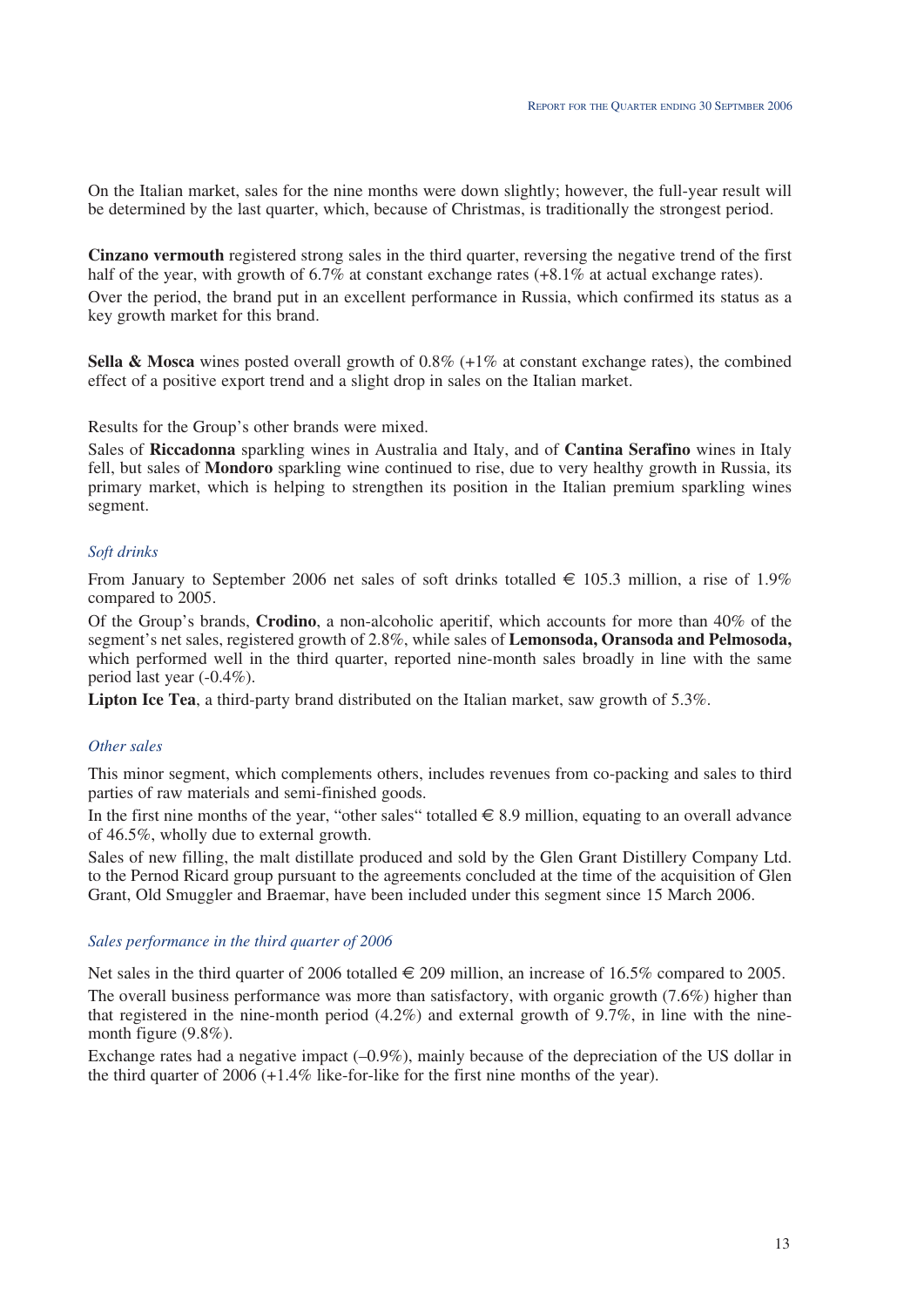| Breakdown of change in sales                | $\epsilon$ milion | % compared to the<br>third quarter of 2005 |
|---------------------------------------------|-------------------|--------------------------------------------|
| – net sales for the third quarter of 2006   | 209.0             |                                            |
| $-$ net sales for the third quarter of 2005 | 179.4             |                                            |
| <b>Total change</b>                         | 29.6              | $16.5\%$                                   |
| of which:                                   |                   |                                            |
| organic growth before exchange rate effect  | 13.7              | 7.6%                                       |
| external growth                             | 17.5              | 9,7%                                       |
| exchange rate effect                        | $-1.6$            | $-0.9\%$                                   |
| <b>Total change</b>                         | 29.6              | $16.5\%$                                   |

Sales in the quarter were positive in all four regions, both as regards overall growth, which was boosted by the sale of new brands, and organic growth.

Sales in Italy rose by a total of 5.4%, split equally between organic growth (Aperol, Campari Soda, Crodino and Jack Daniel's) and external growth, which in the quarter, only included sales of Glen Grant.

The region that registered the largest increase in sales was Europe (+32.2%): organic growth was 17.2%, thanks to the positive results registered by all core brands on all the main markets (particularly Germany and Russia); sales of Glen Grant and Old Smuggler Scotch whisky brands supported external growth, which was 15%.

Sales in the Americas registered very positive growth (+23.5%), on the back of both strong results from existing brands (mainly SKYY Vodka and Dreher) and the major contribution of sales of the C&C and Suntory group brands, which the group began distributing in 2006.

In the rest of the world and duty free business, sales increased by a total of 11.3%, mainly driven by organic growth.

| Net sales by region             | Third quarter of 2006 |           | Third quarter of 2005 |           | $%$ change  |  |
|---------------------------------|-----------------------|-----------|-----------------------|-----------|-------------|--|
|                                 | $\epsilon$ milion     | $\%$      | $\epsilon$ milion     | $\%$      | 2006 / 2005 |  |
| Italy                           | 83.6                  | $40.0\%$  | 79.3                  | 44.2%     | 5.4%        |  |
| Europe                          | 48.1                  | 23.0%     | 36.4                  | 20.3%     | 32.2%       |  |
| Americas                        | 65.2                  | 31.2%     | 52.8                  | 29.4%     | 23.5%       |  |
| Rest of the world and duty free | 12.1                  | 5.8%      | 10.9                  | $6.0\%$   | 11.3%       |  |
| <b>Total</b>                    | 209.0                 | $100.0\%$ | 179.4                 | $100.0\%$ | $16.5\%$    |  |
|                                 |                       |           |                       |           |             |  |

| Breakdown of the % change in    | Total % change | external | organic | exchange    |
|---------------------------------|----------------|----------|---------|-------------|
| sales by region                 | third quarter  | growth   | growth  | rate effect |
| Italy                           | 5.4%           | 2.7%     | 2.6%    | $0.0\%$     |
| Europe                          | 32.2%          | 15.0%    | 17.2%   | $0.0\%$     |
| Americas                        | 23.5%          | 18.1%    | 8.3%    | $-2.9\%$    |
| Rest of the world and duty free | 11.3%          | 2.7%     | 9.1%    | $-0.5\%$    |
| <b>Total</b>                    | $16.5\%$       | $9.7\%$  | $7.6\%$ | $-0.9\%$    |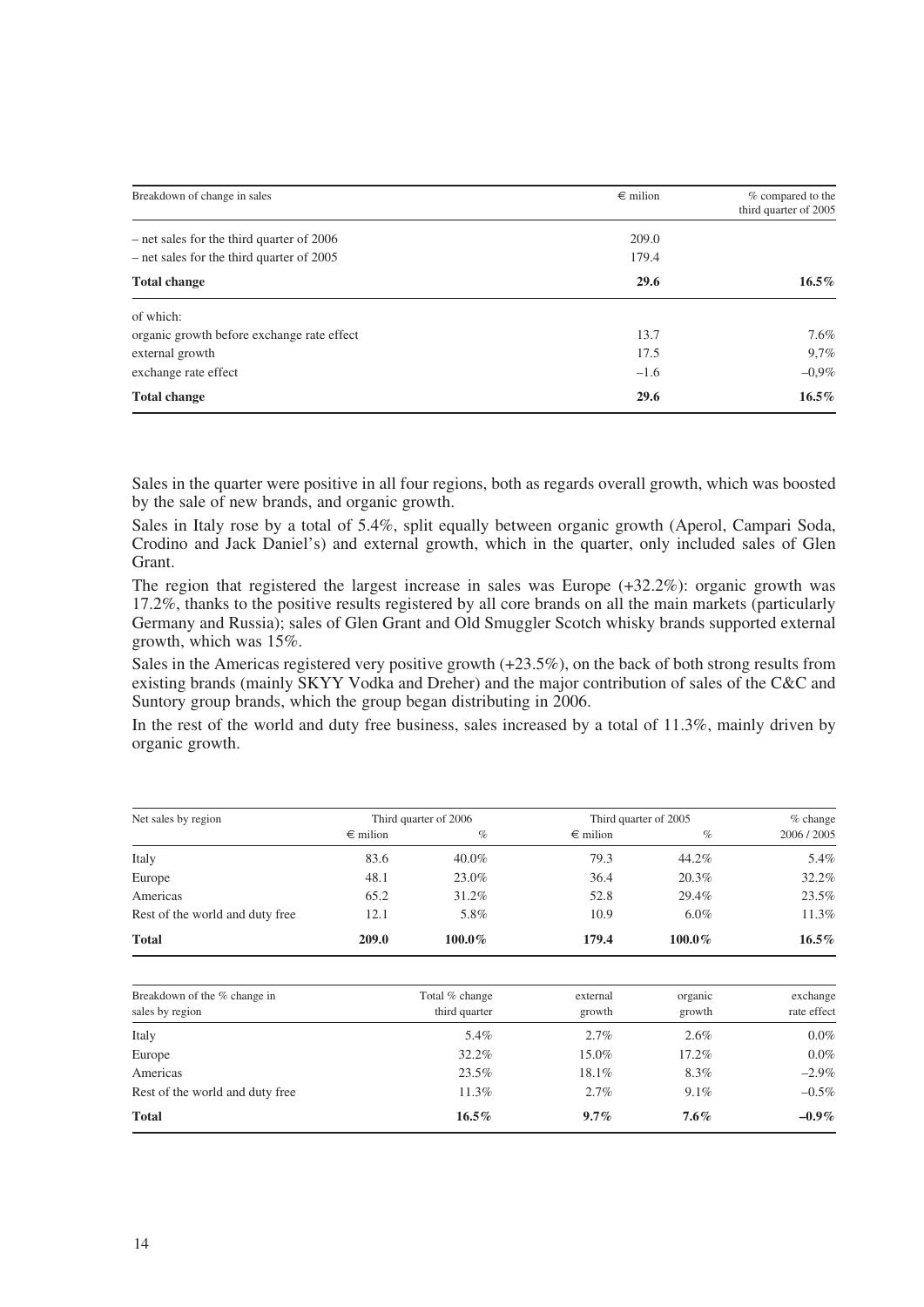Sales in all business areas improved significantly in the third quarter, particularly in terms of organic growth.

In the first half of the year, spirits recorded organic growth of 3.7%, while the advance was 9.1% in the third quarter alone.

Sales of wines in the existing portfolio posted a fall of 0.8% in the first half, compared to third-quarter growth of 6.5%.

Soft drink sales registered growth of 5.9% in the third quarter, compared to first-half sales in line with the previous year  $(+0.2\%)$ .

Sales of spirits and wines were also boosted by significant external growth of 13.3% and 2.8% respectively, with growth in line with that recorded in the first half of the year.

| Sales by business area |                   | Third quarter of 2006 |                   | Third quarter of 2005 |           |
|------------------------|-------------------|-----------------------|-------------------|-----------------------|-----------|
|                        | $\epsilon$ milion | $\%$                  | $\epsilon$ milion | $\%$                  | 2006/2005 |
| <b>Spirits</b>         | 139.3             | 66.7%                 | 115.2             | 64.2%                 | 20.9%     |
| Wines                  | 32.6              | 15.6%                 | 29.9              | 16.6%                 | 9.3%      |
| Soft drinks            | 33.3              | 15.9%                 | 31.5              | 17.6%                 | 5.9%      |
| Other sales            | 3.7               | 1.8%                  | 2.9               | $1.6\%$               | 30.1%     |
| <b>Total</b>           | 209.0             | $100.0\%$             | 179.4             | $100.0\%$             | $16.5\%$  |

|                                                        |                | external |           |             |
|--------------------------------------------------------|----------------|----------|-----------|-------------|
| Breakdown of the % change<br>in sales by business area | Total % change |          | organic   | exchange    |
|                                                        | third quarter  | growth   | growth    | rate effect |
| <b>Spirits</b>                                         | 20.9%          | 13.3%    | $9.1\%$   | $-1.4\%$    |
| Wines                                                  | $9.3\%$        | 2.8%     | $6.5\%$   | $0.1\%$     |
| Soft drinks                                            | 5.9%           | $0.0\%$  | 5.9%      | $0.0\%$     |
| Other sales                                            | $30.1\%$       | 47.4%    | $-17.2\%$ | $-0.1\%$    |
| <b>Total</b>                                           | $16.5\%$       | $9.7\%$  | $7.6\%$   | $-0.9\%$    |

#### CONSOLIDATED FINANCIAL STATEMENTS

# **PREPARATION CRITERIA**

In accordance with the provisions of Regulation (EC) 1606 / 2002 dated 19 July 2002, the Campari Group adopted international accounting standards (IAS / IFRS) from 1 January 2005.

As a result, this quarterly report as at 30 September 2006 was prepared by applying the valuation and measurement criteria set by IAS / IFRS and adopted by the European Commission.

The same criteria were used to prepare comparable profit and loss accounts and balance sheets.

The accounting principles applied in the preparation of the report to 30 September are the same as those used to prepare the consolidated financial statements for the year ending 31 December 2005.

It should be noted that the valuation and measurement of accounting figures presented in this report are based on international accounting standards and related interpretations currently in effect.

Thus, these figures could be revised to reflect changes that may occur before 31 December 2006 as a result of the European Commission's future approval of new standards, new interpretations or guidelines issued by the International Financial Reporting Interpretation Committee (IFRIC).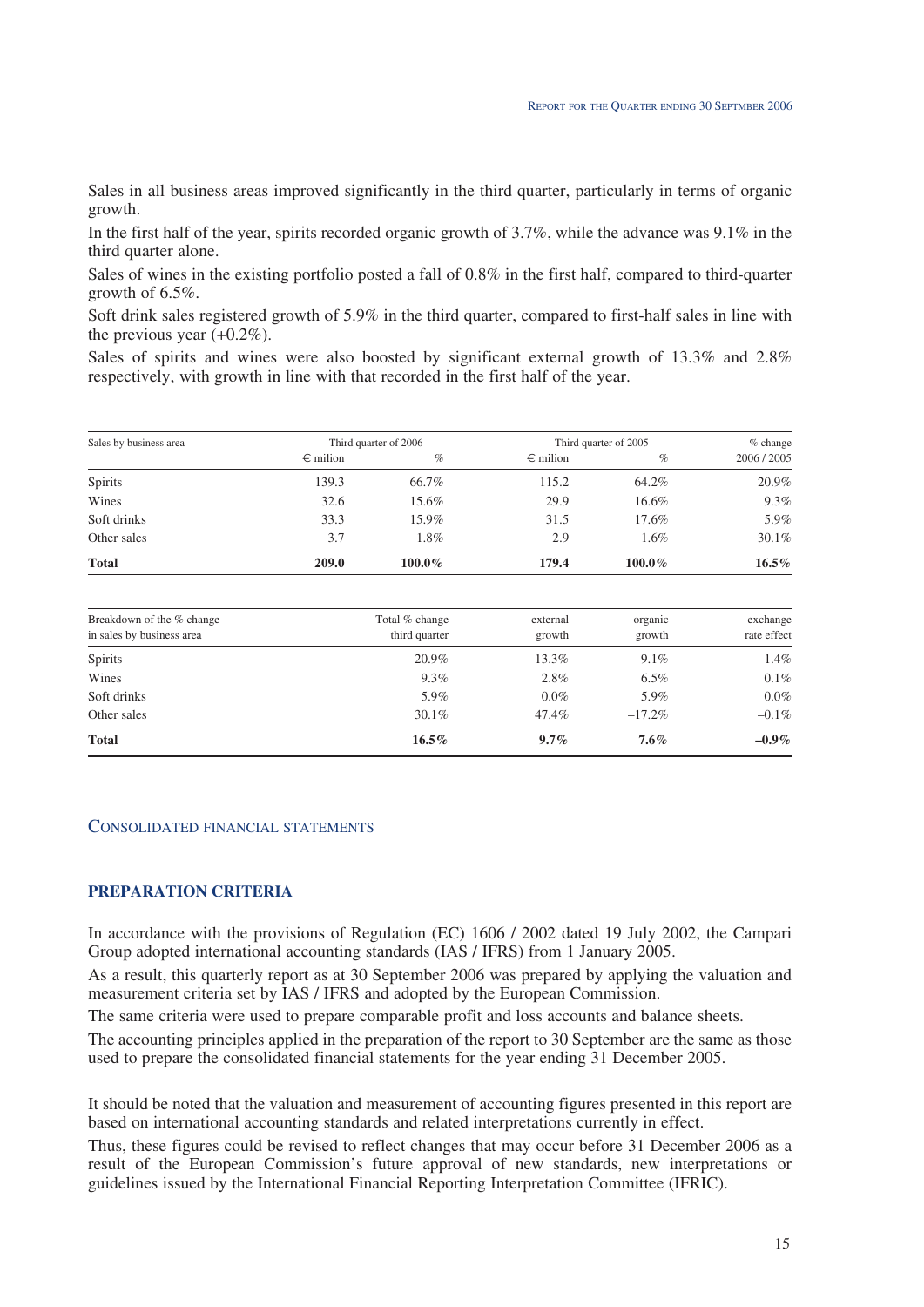The quarterly report and consolidated financial statements for the period to 30 September 2006 have been prepared in accordance with Issuer Regulations 11971 / 1999, as amended by Consob resolution 14990 of 14 April 2005.

In particular, as provided for in article 82 ("Quarterly reports") of the aforementioned regulation, this report is not subject to audit, and has been prepared in accordance with Appendix 3D.

The quarterly report to 30 September 2006 was authorised for publication by resolution of the relevant administrative body on 8 November 2006.

# **BASIS OF CONSOLIDATION**

The consolidated quarterly report includes the profit and loss accounts and balance sheets of the Parent Company and Italian and foreign subsidiaries at 30 September, which were prepared in accordance with international accounting standards.

Joint ventures and companies over which the Group exercises a significant influence are accounted for by the equity method.

Changes in the basis of consolidation since the end of last year are set out below.

After the acquisition of Glen Grant, Old Smuggler and Braemar, the following companies, owned by DI.CI.E. Holding B.V., were included in the basis of consolidation during the first quarter of the year:

- Glen Grant Whisky Company Ltd.;
- Glen Grant Distillery Company Ltd.;
- Glen Grant Ltd.;
- Old Smuggler Whisky Company Ltd.

In addition, a new Brussels-based company, Campari Finance Belgium S.a.r.l., was created, which is 100% owned by the Parent Company.

Teruzzi & Puthod S.r.l. was not included in the basis of consolidation at 30 September 2005, since it was not acquired until the end of December 2005.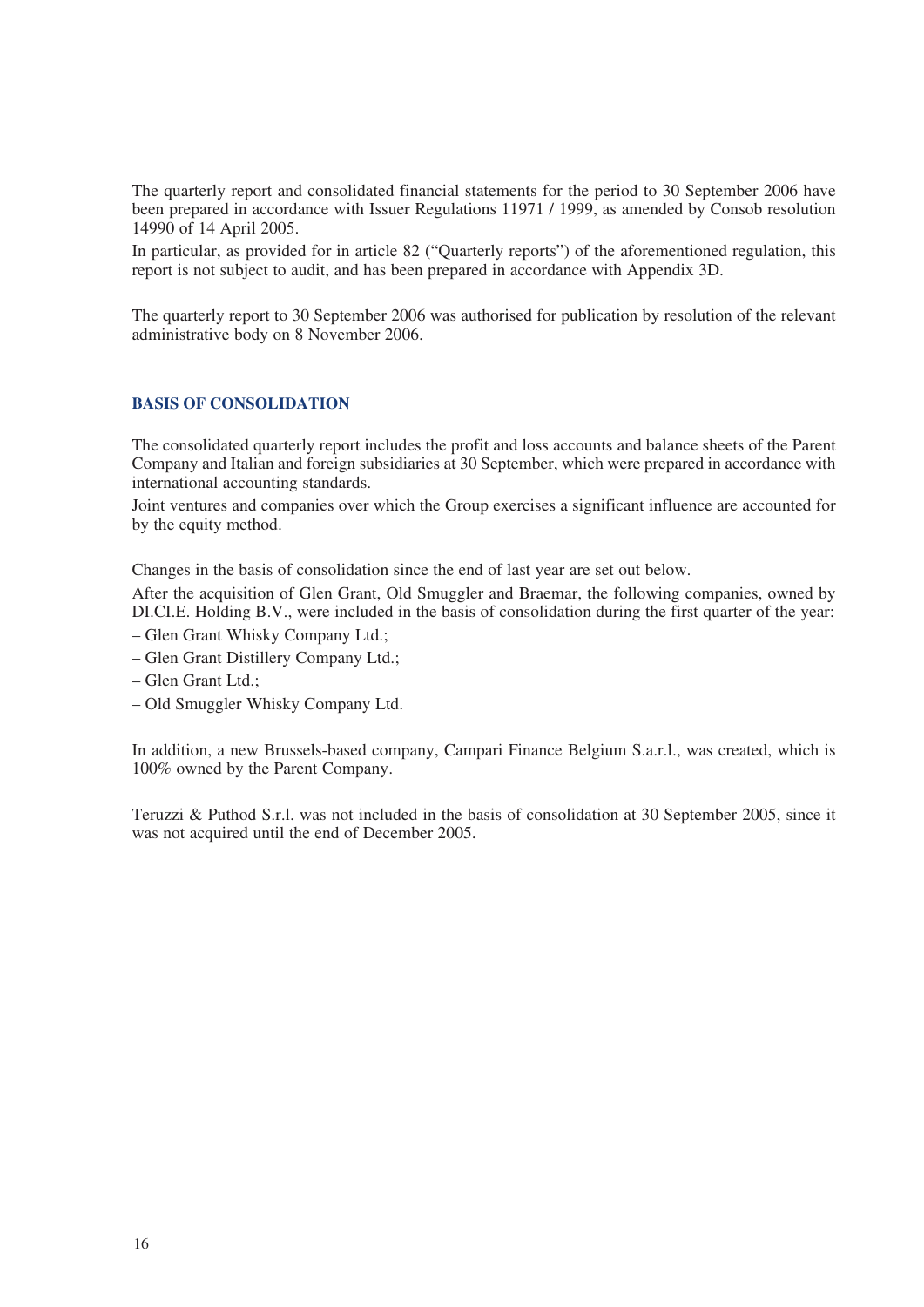|                                                            |              | 30 September 2006 |              | 30 September 2005 | Change    |
|------------------------------------------------------------|--------------|-------------------|--------------|-------------------|-----------|
|                                                            | $\in$ milion | $\%$              | $\in$ milion | $\%$              | $\%$      |
| <b>Net sales</b>                                           | 626.9        | 100.0%            | 543.3        | 100.0%            | $15.4\%$  |
| Cost of goods sold                                         | (275.7)      | $-44.0\%$         | (228.2)      | $-42.0%$          | 20.8%     |
| <b>Gross profit</b>                                        | 351.1        | 56.0%             | 315.1        | 58.0%             | $11.4\%$  |
| Advertising and promotional costs                          | (106.5)      | $-17.0%$          | (92.3)       | $-17.0%$          | 15.3%     |
| Sales and distribution costs                               | (73.8)       | $-11.8%$          | (64.2)       | $-11.8%$          | 15.1%     |
| <b>Trading profit</b>                                      | 170.8        | 27.2%             | 158.6        | $29.2\%$          | $7.7\%$   |
| General and administrative<br>expenses and other operating |              |                   |              |                   |           |
| expenses and income                                        | (45.6)       | $-7.3\%$          | (39.0)       | $-7.2\%$          | 16.8%     |
| EBIT before one-offs                                       | 125.2        | 20.0%             | 119.5        | 22.0%             | 4.7%      |
| One-offs                                                   | (0.1)        | $0.0\%$           | 3.5          | 0.6%              | $-102.7%$ |
| <b>EBIT</b>                                                | 125.1        | $20.0\%$          | 123.1        | 22.7%             | 1.7%      |
| Net financial income (charges)                             | (8.2)        | $-1.3%$           | (6.8)        | $-1.3%$           | 20.8%     |
| Profit (loss) of companies<br>valued at equity             | (0.4)        | $-0.1\%$          | (0.4)        | $-0.1\%$          | $-14.6%$  |
| <b>Profit before tax</b><br>and minority interests         | 116.5        | 18.6%             | 115.8        | 21.3%             | $0.6\%$   |
| Minority interests                                         | (2.8)        | $-0.4%$           | (3.1)        | $-0.6%$           | $-9.4%$   |
| Group profit before tax                                    | 113.7        | $18.1\%$          | 112.8        | $20.8\%$          | $0.9\%$   |
| Total depreciation and amortisation                        | (14.0)       | $-2.2%$           | (12.8)       | $-2.4%$           | 9.6%      |
| <b>EBITDA</b>                                              | 139.1        | 22.2%             | 135.9        | $25.0\%$          | 2.4%      |
| <b>EBITDA</b> before one-offs                              | 139.2        | 22.2%             | 132.4        | 24.4%             | $5.2\%$   |

### **CONSOLIDATED PROFIT AND LOSS ACCOUNT FOR THE FIRST NINE MONTHS OF 2006**

**Net sales** in the first nine months of the year totalled € 626.9 million, an increase of 15.4% on the previous year, due to organic growth of 4.2%, external growth of 9.8% and a 1.4% positive exchange rate effect.

The **cost of goods sold** went up by two percentage points as a proportion of net sales, from 42% to 44%, owing entirely to the dilutive effect of the first-time consolidation of third-party brands under new distribution agreements, which generate lower margins than those of the Group's existing business.

Specifically, in the period under review, external growth had a negative impact of 2.5 percentage points on the cost of goods sold as a proportion of sales.

Production costs, which are the main fixed component of the cost of goods sold, fell by 0.5 points as a percentage of sales, thus mitigating the dilutive effect referred to above.

In absolute terms, production costs benefited from the effects of the industrial restructuring programme carried out in Italy, which more than offset the inclusion of the new acquisitions (Glen Grant and, to a lesser extent, Teruzzi & Puthod) whose production costs account for a higher proportion of sales.

**Advertising and promotional costs** stood at 17% of sales in the first nine months of the year, the same proportion as last year.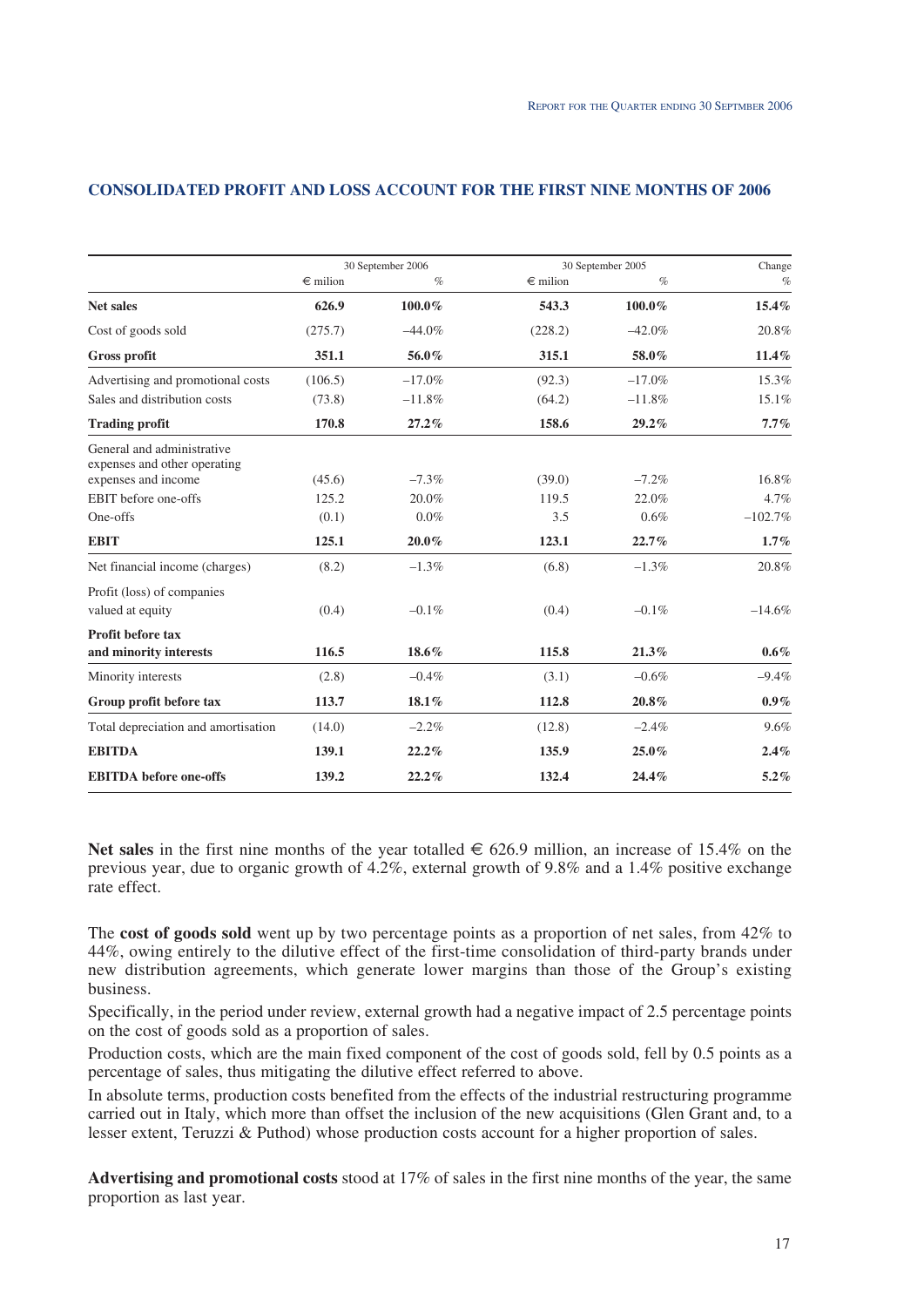While advertising and promotional spending on the Group's existing business went up by 0.4 percentage points, this was fully offset by the consolidation of new third-party brands distributed by the Group, which reduced these expenses by the same amount.

Advertising and promotional costs are always shown without the contributions received from the brand owners based on the distribution agreements, and therefore, as in the case of the new third-party brands distributed in the first nine months of the year, the costs shown on the profit and loss are lower than the total amount spent.

**Sales and distribution** costs came in at 11.8% of sales, unchanged on last year.

Distribution costs, which by their nature are almost entirely variable, went up by a similar amount to the growth in sales.

Although sales and marketing costs have a larger fixed component, they remained steady as a proportion of sales compared with the same period of last year, following investments aimed at strengthening the company's sales and marketing operations.

In the US, this was necessary to allow the company to effectively manage the distribution of new brands; it was also needed in other international markets considered to be of strategic importance for future business growth, in order to capitalise on opportunities offered by these markets.

The financial benefits deriving from the restructuring of sales networks in Italy were partly offset by start-up costs for the new sales operations.

**Trading profit** for the first nine months of 2006 came in at  $\in$  170.8 million, an overall increase of 7.7% on the same period of last year, attributable to:

– organic growth of  $3.0\%$ ;

- external growth of 3.8%;
- a positive exchange rate effect of 0.9%.

**General and administrative expenses and other operating costs** went up by 16.8% in total, and stood at 7.3% of sales, in line with last year.

The sharp rise in this item during the period was due to a series of one-off factors.

First, stripping out external growth and the exchange rate effect, organic growth in general expenses was 10.4%; this rise includes costs relating to the new stock option plan and non-recurring costs for business consultancy services, and excluding these two factors, the increase stood at only 4.9%.

With the adoption of the new international accounting standards (IAS 38), the value of consolidation differences and trademarks with an indefinite life may no longer be amortised.

Consequently, "goodwill and trademark amortisation" no longer appears as an item in the profit and loss account prepared using IAS / IFRS in the two periods under comparison.

**EBIT before one-offs** was  $\epsilon$  125.2 million in the first nine months of 2006, up 4.7% on the same period last year.

The EBIT margin stood at 20% (22% in 2005).

**One-offs** showed a negative balance of  $\in$  0.1 million.

In the same period of last year the figure was positive at  $\epsilon \leq 3.5$  million, which included a capital gain of € 1.9 million from the sale of real estate in Switzerland and windfall gains of € 1.4 million relating to the acquisition in Brazil in 2001.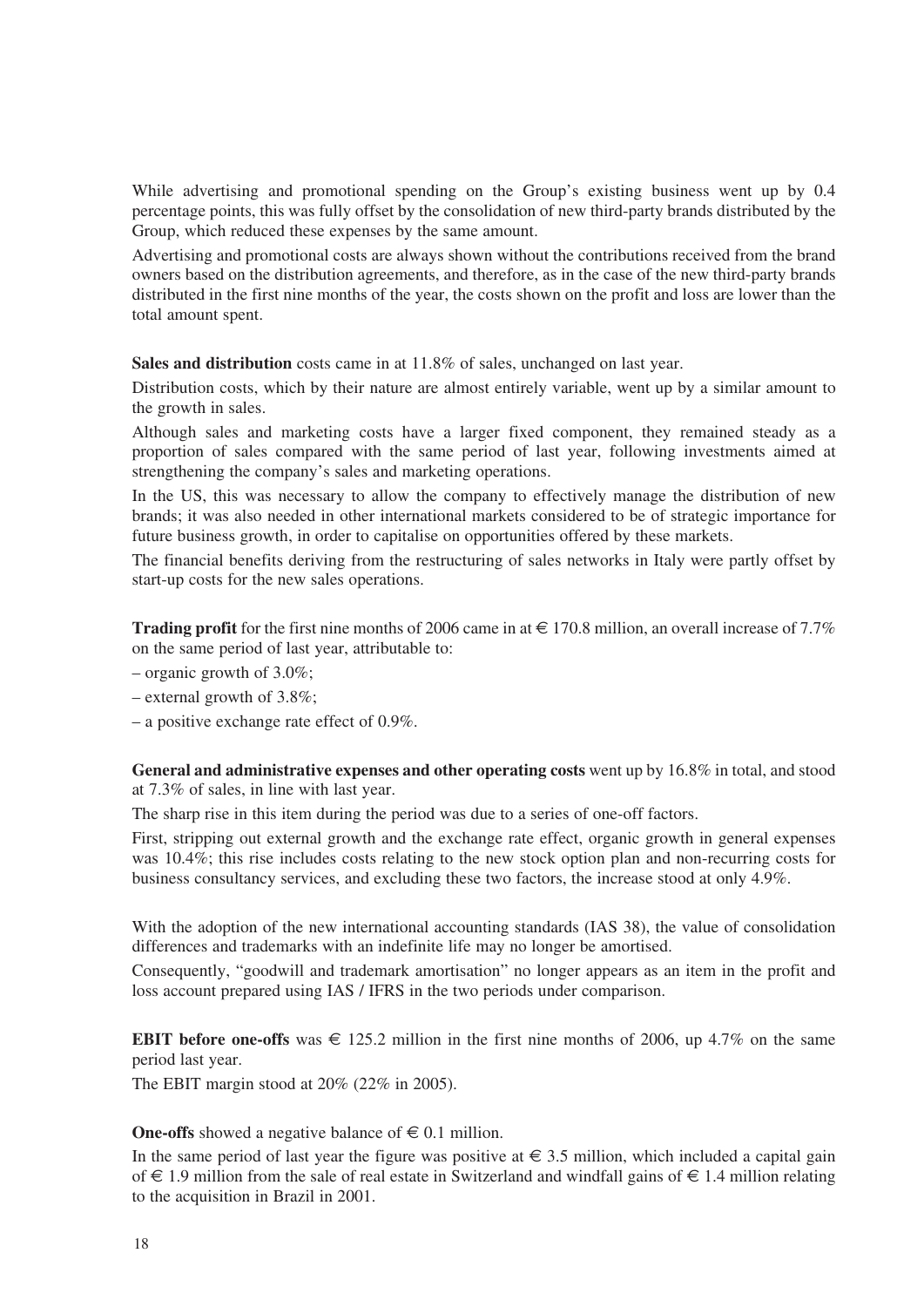The impact of the change in this item on the group's results was therefore to reduce operating profit by  $\epsilon$  3.6 million.

**EBIT** came in at  $\epsilon$  125.1 million, an increase of 1.7% on last year, with an EBIT margin of 20% (22.7% in the same period of 2005).

Total **depreciation and amortisation** for the period stood at  $\in$  14 million, a rise of  $\in$  1.2 million on the same period of 2005; as a result, EBITDA before one-offs posted a higher growth rate than EBIT before one-offs, while EBITDA grew more rapidly than EBIT.

**EBITDA before one-offs** came in at  $\in$  139.2 million, up 5.2%. **EBITDA** rose by 2.4% to  $\in$  139.1 million.

During the period, **net financial charges** totalled  $\in$  8.2 million, an increase on the  $\in$  6.8 million recorded last year.

The rise was due to the increased debt taken on as a result of the acquisition of Glen Grant for around  $\epsilon$  130 million on 15 March 2006.

The Group's share in the **profits or losses of companies valued at equity** showed a loss of  $\epsilon$  0.4 million, in line with the result posted in 2005.

The companies accounted for by the equity method are four trading companies that distribute products made by the Group and its partners in the major European markets of Belgium, the Netherlands, the UK and Spain.

**Profit before tax and minority interests** totalled € 116.5 million in the first nine months, a rise of 0.6% on the same period of last year.

**Minority interests** (the share of net profit attributable to third parties) came to  $\in$  2.8 million, down on the  $\in$  3.1 million recorded in the first nine months of 2005.

This item consists essentially of third parties' share of the profit generated by Skyy Spirits, LLC.

After minority interests, **the Group's profit before tax** for the period was € 113.7 million, an increase of 0.9% on the same period of 2005. The figure was 18.1% as a percentage of net sales.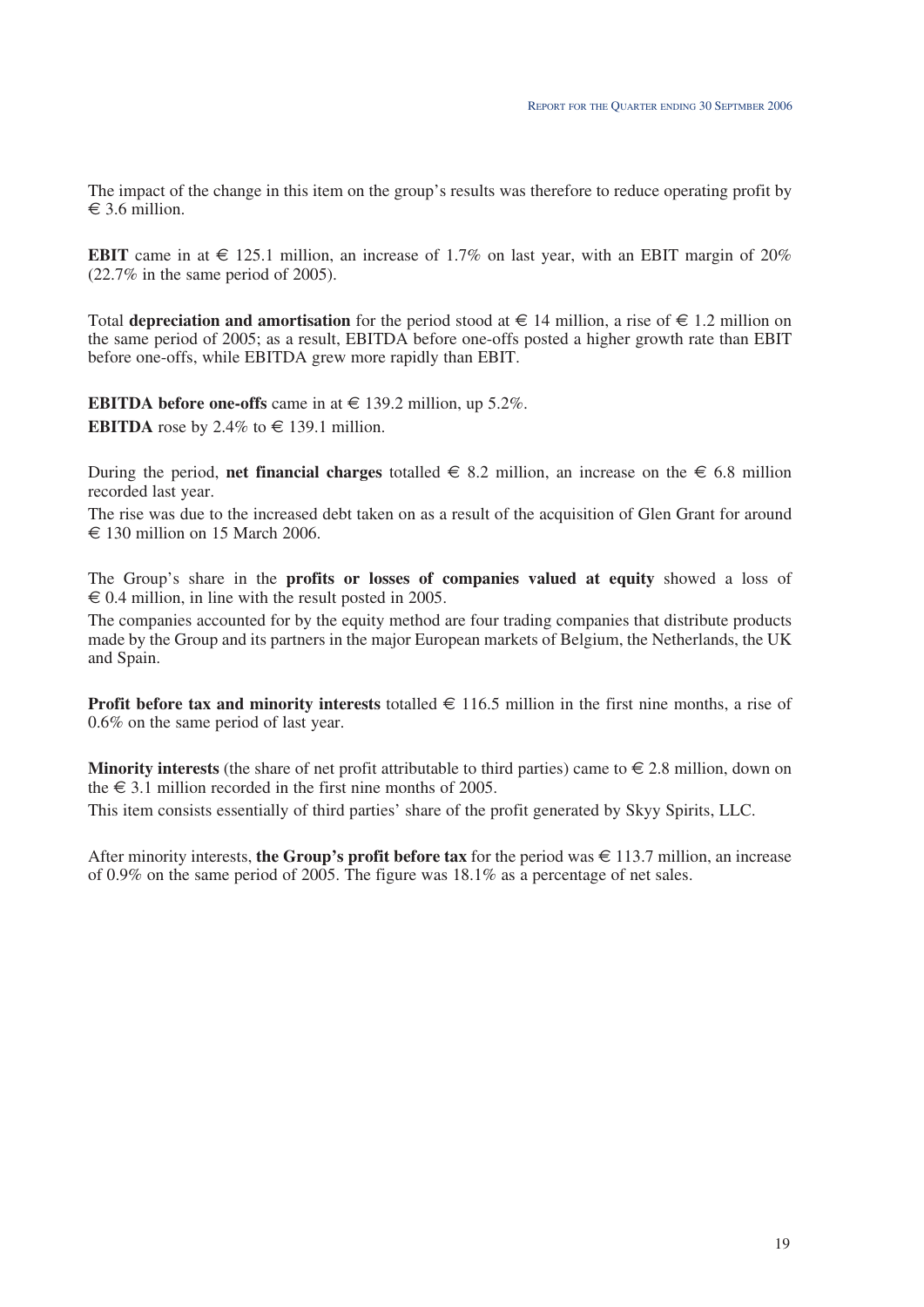# **CONSOLIDATED PROFIT AND LOSS ACCOUNT FOR THE THIRD QUARTER OF 2006**

|                                                            |              | 30 September 2006 |              | 30 September 2005 | Change    |
|------------------------------------------------------------|--------------|-------------------|--------------|-------------------|-----------|
|                                                            | $\in$ milion | $\%$              | $\in$ milion | $\%$              | 2006/2005 |
| <b>Net sales</b>                                           | 209.0        | 100.0%            | 179.4        | 100.0%            | $16.5\%$  |
| Cost of goods sold                                         | (94.2)       | $-45.0\%$         | (77.9)       | $-43.4%$          | 20.9%     |
| Gross profit                                               | 114.9        | 55.0%             | 101.5        | 56.6%             | 13.1%     |
| Advertising and promotional costs                          | (35.6)       | $-17.0%$          | (29.5)       | $-16.4%$          | 20.7%     |
| Sales and distribution costs                               | (23.8)       | $-11.4%$          | (21.0)       | $-11.7%$          | 13.8%     |
| <b>Trading profit</b>                                      | 55.4         | $26.5\%$          | 51.1         | 28.5%             | $8.5\%$   |
| General and administrative<br>expenses and other operating |              |                   |              |                   |           |
| expenses and income                                        | (16.2)       | $-7.8\%$          | (12.5)       | $-7.0\%$          | 29.7%     |
| EBIT before one-offs                                       | 39.2         | 18.8%             | 38.6         | 21.5%             | 1.7%      |
| One-offs                                                   | 0.0          | $0.0\%$           | 0.9          | $0.5\%$           | $-102.2%$ |
| <b>EBIT</b>                                                | 39.2         | 18.8%             | 39.5         | $22.0\%$          | $-0.8\%$  |
| Net financial income (charges)                             | (2.7)        | $-1.3\%$          | (2.1)        | $-1.2%$           | 31.1%     |
| Profit (loss) of companies                                 |              |                   |              |                   |           |
| valued at equity                                           | (0.3)        | $-0.2\%$          | (0.2)        | $-0.1\%$          | 69.6%     |
| Profit before tax and                                      |              |                   |              |                   |           |
| minority interests                                         | 36.1         | 17.3%             | 37.2         | 20.7%             | $-2.9\%$  |
| Minority interests                                         | (0.4)        | $-0.2%$           | (1.2)        | $-0.7\%$          | $-65.1%$  |
| Group profit before tax                                    | 35.7         | $17.1\%$          | 36.0         | $20.0\%$          | $-0.8\%$  |
| Total depreciation and amortisation                        | (4.7)        | $-2.2\%$          | (4.3)        | $-2.4\%$          | 8.0%      |
| <b>EBITDA</b>                                              | 43.9         | $21.0\%$          | 43.8         | 24.4%             | $0.1\%$   |
| <b>EBITDA</b> before one-offs                              | 43.9         | 21.0%             | 42.9         | $23.9\%$          | 2.3%      |

The consolidated profit and loss account of the Campari Group for the third quarter of 2006 shows an improvement in results compared to the same quarter of 2005, with an increase of 16.5% in net sales, a rise of 8.5% in trading profit and a 1.7% improvement in EBIT before one-offs.

As mentioned earlier, sales in the quarter were extremely positive, and overall growth – although due largely to external growth – includes a more than satisfactory contribution of 7.6% from organic growth.

The cost of goods sold as a percentage of net sales increased by 1.6 percentage points due to the impact of the above-mentioned external growth (mainly relating to the sale of third-party brands).

Advertising and promotional expenditure was 17% of sales, broadly similar to that of the first half of 2006, in keeping with the Group's budget for the current year, but higher than the 16.4% recorded in the third quarter of 2005.

The combined effects of these two factors had a negative impact on the Group's trading profit, which nevertheless improved by 8.5% compared to the third quarter of 2005, and by 7.3% versus the first half of 2006.

EBIT before one-offs increased by 1.7% to  $\in$  39.2 million.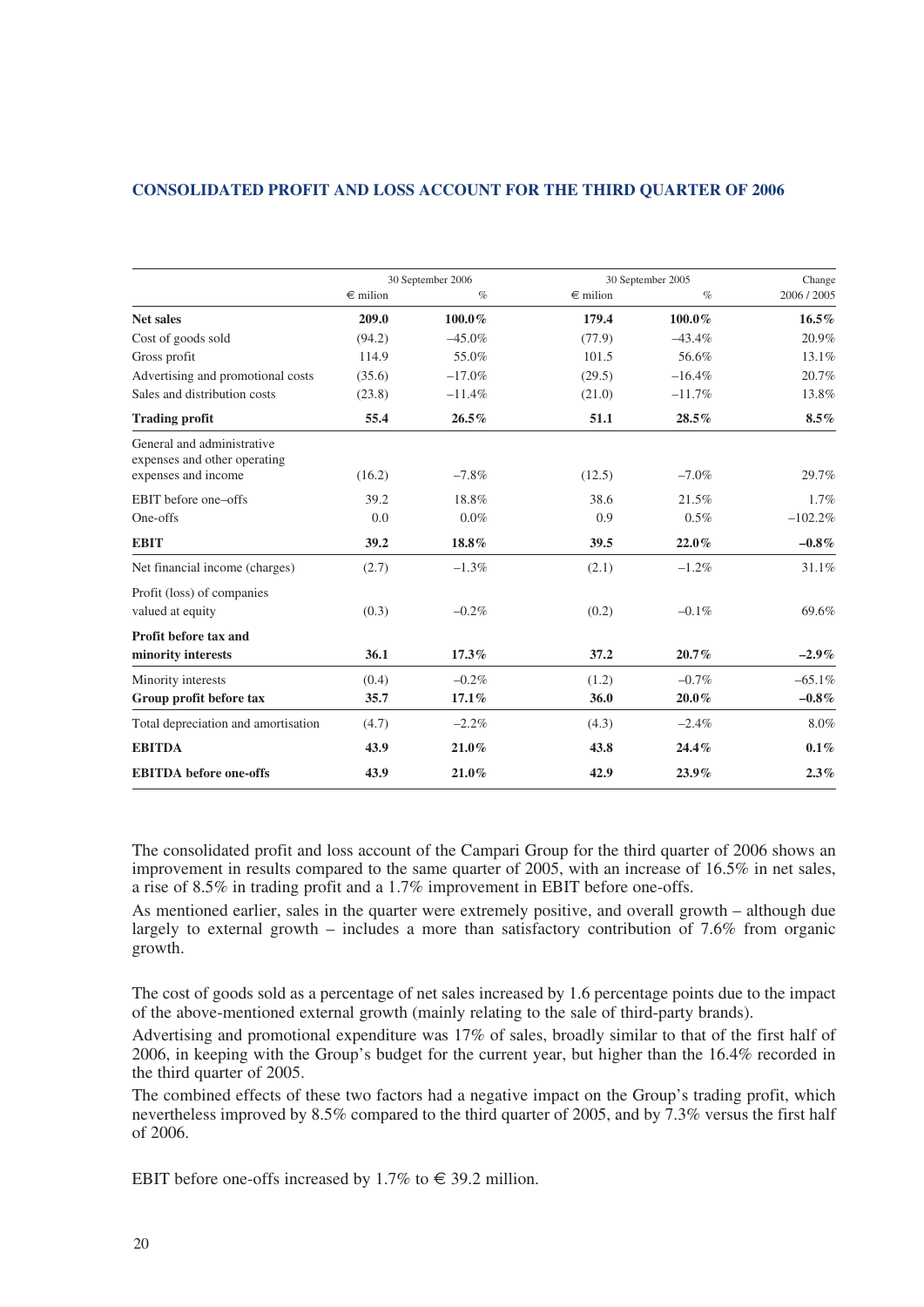The fall in the growth rate (significantly lower than the Group's 8.5% increase in trading profit) was due to the sharp increase in general and administrative expenses and other operating costs, which were entirely caused by the one-off factors explained in the comments in the section relating to the Group's performance in the first nine months (i.e. costs relating to the new stock option plan and non-recurring costs for business consultancy services).

Both EBIT and Group profit before taxes fell by 0.8% compared to the third quarter of 2005.

The following factors also affected these results:

- one-off items (were zero compared to  $\in 0.9$  million in the third quarter of 2005);
- net financial charges rose by  $\epsilon$  0.6 million;
- minority interests were down by  $\in 0.8$  million.

# **NET DEBT**

The table below shows net debt for the Campari Group at 30 September 2006, compared with the figures at 30 June 2006 and 31 December 2005.

|                                          | 30 September 2006 | 30 June 2006      | 31 December 2005  |
|------------------------------------------|-------------------|-------------------|-------------------|
|                                          | $\epsilon$ milion | $\epsilon$ milion | $\epsilon$ milion |
| Cash, bank and securities                | 349.5             | 361.0             | 247.5             |
| Payables to bank                         | (270.8)           | (353.5)           | (112.8)           |
| Real estate lease payables               | (3.1)             | (3.1)             | (3.1)             |
| Private placement and bond issues        | (5.6)             | (9.1)             | (9.6)             |
| Other financial payables and receivables | (4.1)             | (1.3)             | (1.4)             |
| Short-term debt                          | 65.9              | (5.9)             | 120.6             |
| Payables to banks                        | (32.0)            | (24.9)            | (26.7)            |
| Real estate lease payables               | (16.8)            | (17.5)            | (19.0)            |
| Private placement and bond issues        | (384.1)           | (386.7)           | (397.7)           |
| Other financial payables                 | (2.6)             | (2.6)             | (3.0)             |
| Medium and long-term debt                | (435.4)           | (431.6)           | (446.5)           |
| Net debt for the period                  | (369.6)           | (437.5)           | (325.9)           |
| Payables for the exercise                |                   |                   |                   |
| of the put option on Skyy Spirits, LLC   | (49.1)            | (42.0)            | (45.5)            |
| Net debt                                 | (418.7)           | (479.5)           | (371.4)           |

Net debt at 30 September 2006 was  $\in$  418.7 million, a decrease of  $\in$  60.8 million compared to 30 June 2006; the improvement was mainly due to free cash flow generated during the quarter.

Exchange rates, especially in respect of the US dollar, did not undergo significant variations between 30 June 2006 and 30 September 2006.

There were therefore no changes in net debt during the period due to conversion differences relating to the US subsidiaries' debt.

Compared to the figure at 31 December 2005, however, net debt was up by  $\in$  47.3 million, largely because of the investments relating to the acquisition of Glen Grant, Old Smuggler and Braemar in March 2006.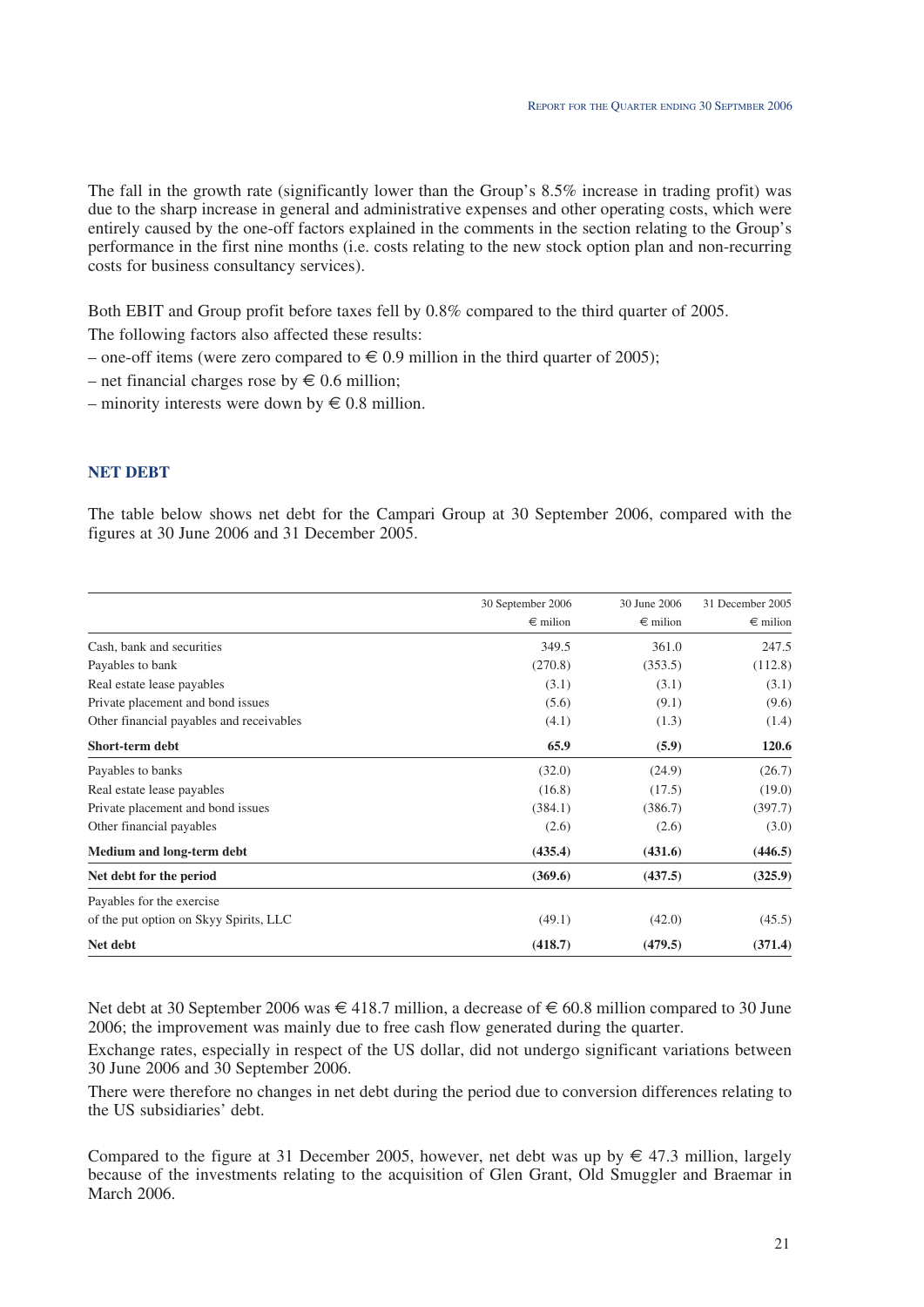The acquisition, which involved an outlay of  $\in$  129 million, was financed using short-term bank loans, which led to the increase in bank debt shown in the table.

Industrial investments totalling  $\epsilon$  15.7 million were made in the first nine months of the year, including  $\epsilon$  0.5 million relating to the new Sesto San Giovanni site.

The payable for the exercise of the Skyy Spirits, LLC put option was reported in the period to 30 September 2006, relating to the transaction that was completed on 2 November 2006 in respect of the purchase of the 11% portion still owned by the company's management via the advance exercise of these options (see the section on events taking place after the end of the period below for further details).

#### **OPERATING WORKING CAPITAL**

The two tables below provide balance sheet information to enable an analysis of working capital as at 30 September 2006 and the change since 31 December 2005.

|                                  | 30 September 2006 | 31 December 2005  | change            | change |
|----------------------------------|-------------------|-------------------|-------------------|--------|
|                                  | $\epsilon$ milion | $\epsilon$ milion | $\epsilon$ milion | $\%$   |
| Trade receivables                | 176.8             | 237.4             | $-60.6$           |        |
| Inventories                      | 212.5             | 135.3             | 77.2              |        |
| Payables to suppliers            | $-142.5$          | $-150.2$          | 7.7               |        |
| <b>Operating working capital</b> | 246.9             | 222.5             | 24.4              | $11\%$ |

The increase of  $\epsilon$  24.4 million between 31 December 2005 and 30 September 2006 predominantly reflects the positive exchange rate effect and the increase in working capital due to the change in the basis of consolidation following the acquisition of Glen Grant, Old Smuggler and Braemar.

|                                         | $\epsilon$ milion |
|-----------------------------------------|-------------------|
| Total change in working capital         | 24.4              |
| of which                                |                   |
| Exchange rate effect                    | $-3.0$            |
| Change in basis of consolidation        |                   |
| (Glen Grant, Old Smuggler and Braemar)  | 22.7              |
| Change in relation to existing business | 4.7               |
| <b>Total change</b>                     | 24.4              |

Moreover, the commencement of distribution of the Suntory and C&C groups' products in the US in the first quarter of 2006 led to a significant increase in working capital at the end of September 2006 compared to the position at 31 December 2005 (recorded under "change in relation to existing business").